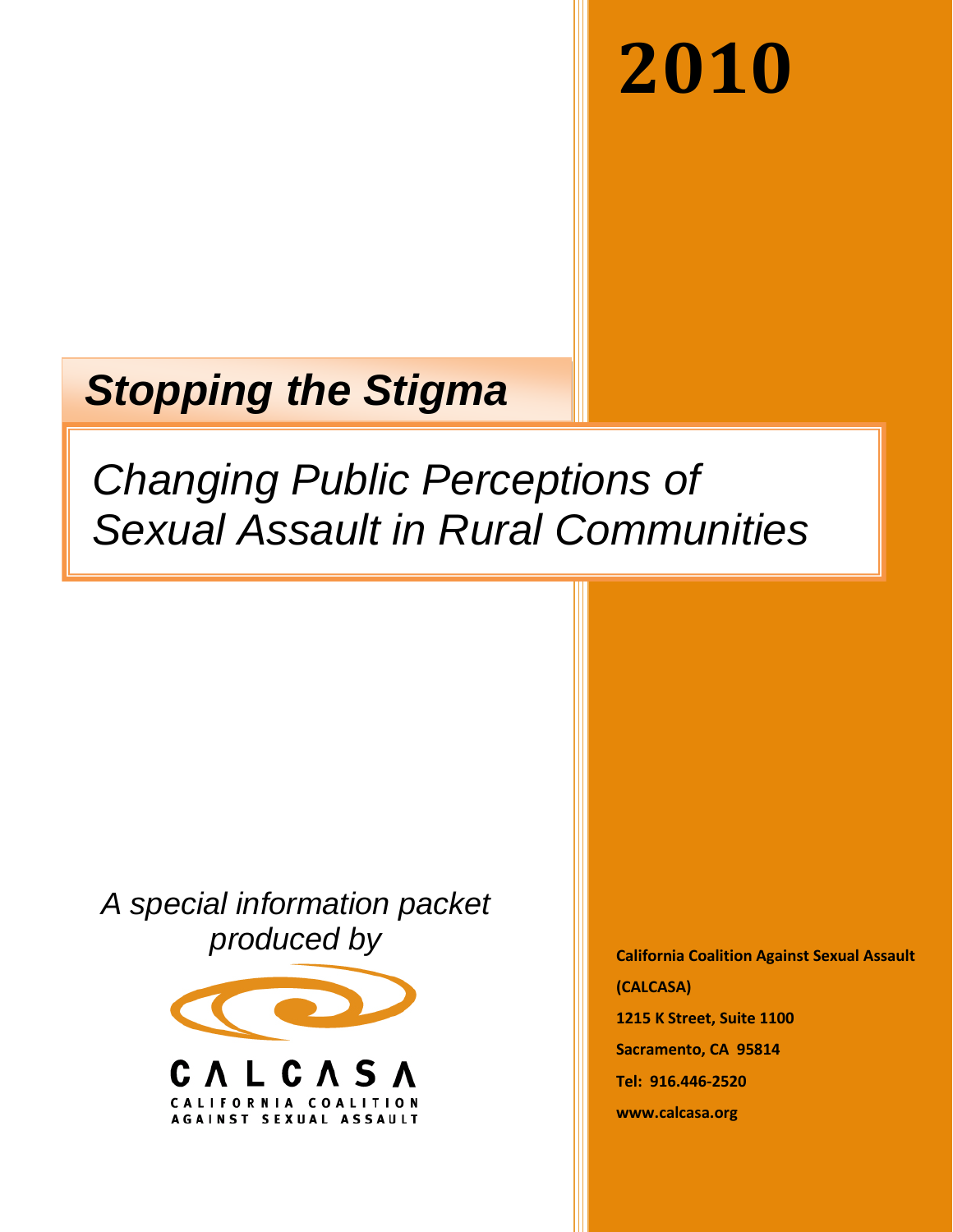## **TABLE OF CONTENTS**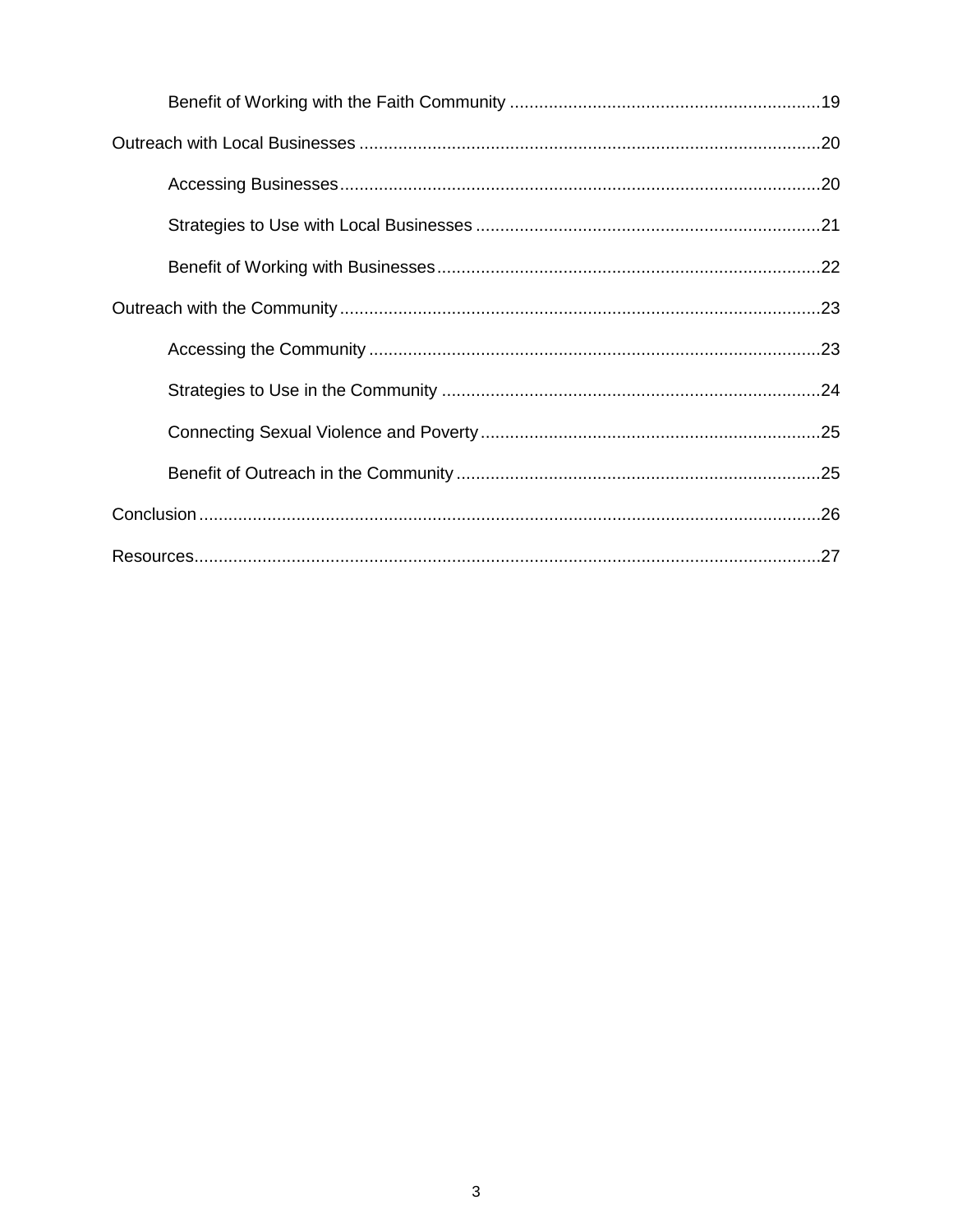## **Preface**

*Stopping the Stigma: Changing Public Perceptions of Sexual Assault in Rural Communities* is part of a series of information packets produced by the California Coalition Against Sexual Assault (CALCASA). These information packets were first published in 2001, but have been recently updated to reflect changes that have occurred in the sexual assault intervention and prevention field and in our general society.

CALCASA is a statewide association, based in Sacramento, CA, that provides leadership, vision, and resources to rape crisis centers, individuals, and other entities committed to ending sexual violence. Founded in 1980, CALCASA is the only statewide organization in California whose sole purpose is to promote advocacy, training, public policy and technical assistance on the issue of sexual assault and rape. For more information, please visit CALCASA's website at [www.calcasa.org](http://www.calcasa.org/) or call (916) 446-2520 or email at [info@calcasa.org.](mailto:info@calcasa.org)

## **Acknowledgments**

CALCASA wishes to thank Alison Jones-Lockwood for her work on this current 2010 updated publication, as well as those individuals who contributed to the original version of this publication in 2001: Paula Arrowsmith-Jones, Alsah Bundi, Jeanette Casillas, Debbie Collier, Valerie Gonzales, Diane Grattarotti, Jennifer Keesee, Lisa Morris, Kathy Overley, and Ellen Yin-Wycoff. Some of the original portions are included in this update

CALCASA also wishes to thank the California Emergency Management Agency (Cal EMA) for their leadership, guidance and financial support for this revision process and for their continued support of California rape crisis centers to provide critical services to sexual assault and rape survivors. Please note that production of this 2010 publication was financially supported through Grant No. 2009-EF-S6-0046 awarded by the Office on Violence Against Women, U.S. Department of Justice, and through Grant Award Number TR09011578 from the California Emergency Management Agency (Cal EMA). Points of view, opinions, findings and conclusions in this publication are those of the author(s) and do not necessarily represent the official position or policies of the U.S. Department of Justice or of Cal EMA. Cal EMA reserves a royal-free, nonexclusive, and irrevocable license to reproduce, publish, and use these materials and to authorize others to do so.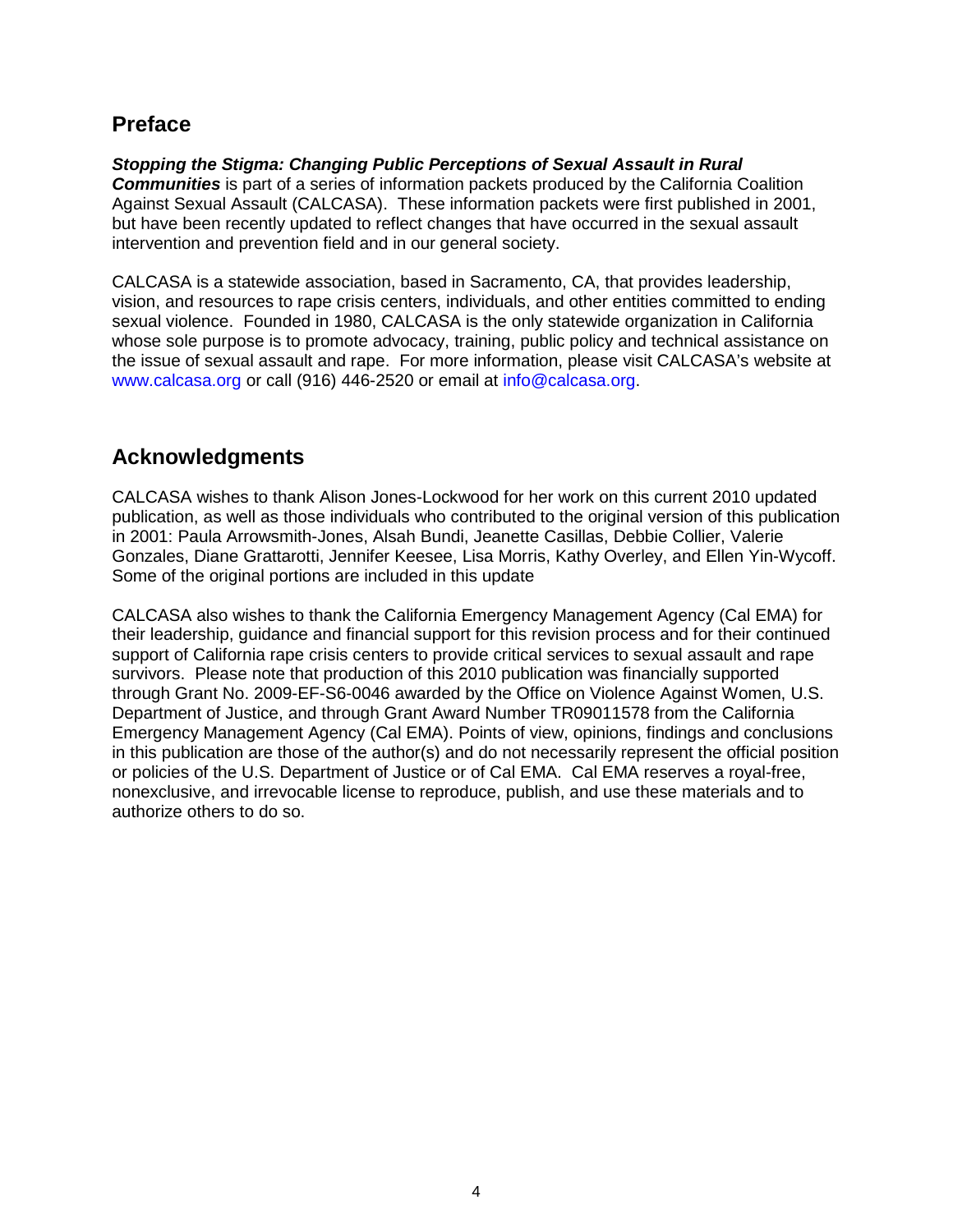### **Introduction**

This information packet is designed to assist rape crisis centers in rural or remote areas in gaining support from their respective communities with the goal of creating partnerships to meet the needs of survivors and end sexual violence. Many rural communities are geographically isolated or cover a large area; thus, outreach in places where people come together is a key component of this packet. Outreach targets will focus on the following: schools, faith communities, local businesses, and community groups.

Rural areas are commonly recognized as any non-metro or urban areas, with an urban area defined as an area with 2,700 people per square mile.<sup>[1](#page-4-0)</sup> This is a broad definition due to the fact that many federal agencies use different definitions of rural. In the United States, 94% of our landmass is considered rural open space  $^2$  $^2$ , and 80% of the landmass in the state of California is considered rural open space.<sup>[3](#page-4-2)</sup> Of California's 58 counties, 44 are rural counties, and approximately 13% of California's population, or 5.1 million people, reside in rural areas.<sup>[4](#page-4-3)</sup>

This packet specifically addresses challenges that rural rape crisis centers often face, such as a lack of client anonymity, decreased access to health care, weather and geographical isolation, and limited resources. Along with these challenges, rural rape crisis centers also have unique assets, such as close- knit communities where rape crisis centers have more access to community leaders or where communities are more accountable to its residents.

Staff and volunteers at rural rape crisis centers know that the ideas and perceptions of the general public about sexual assault are often far from the reality. The persistence of such myths among the public can deter rural communities from perceiving sexual violence as a community issue - one that the entire community must support.

Strategies for accessing powerful components of communities are provided, as well as ways to tailor the message of sexual violence in these various settings. Resources are included to assist rural centers to build upon these ideas and develop approaches that work best for them. Since research on rural issues is very limited, many of the strategies included in this packet were collected from rape crisis centers in California and other states.

Although this packet was created with rural centers in mind, urban centers may find it helpful in reaching isolated or underserved areas in their community, such as unincorporated areas, migrant farmworkers, Native Americans, and Southeast Asians.

Of course, changing public perceptions of sexual assault is not simple or easy. This packet is written knowing that the solutions to sexual violence are complicated and time consuming; the ideas in this packet are meant to energize and support current efforts of staff and volunteers at rural centers. Finally, this packet is part of an ongoing effort by CALCASA to meet the needs of rural rape crisis centers; it aims to inspire further research and collaboration on this issue.

<span id="page-4-1"></span><span id="page-4-0"></span><sup>&</sup>lt;sup>1</sup> US Census Bureau [\(www.factfinder.census.gov\)](http://www.factfinder.census.gov/)<br>
<sup>2</sup> US Census Bureau (www.factfinder.census.gov)<br>
<sup>3</sup> California State Rural Health Association [\(www.csrha.org/factsheet.html\)](http://www.csrha.org/factsheet.html)<br>
<sup>4</sup> California State Rural Health Associatio

<span id="page-4-3"></span><span id="page-4-2"></span>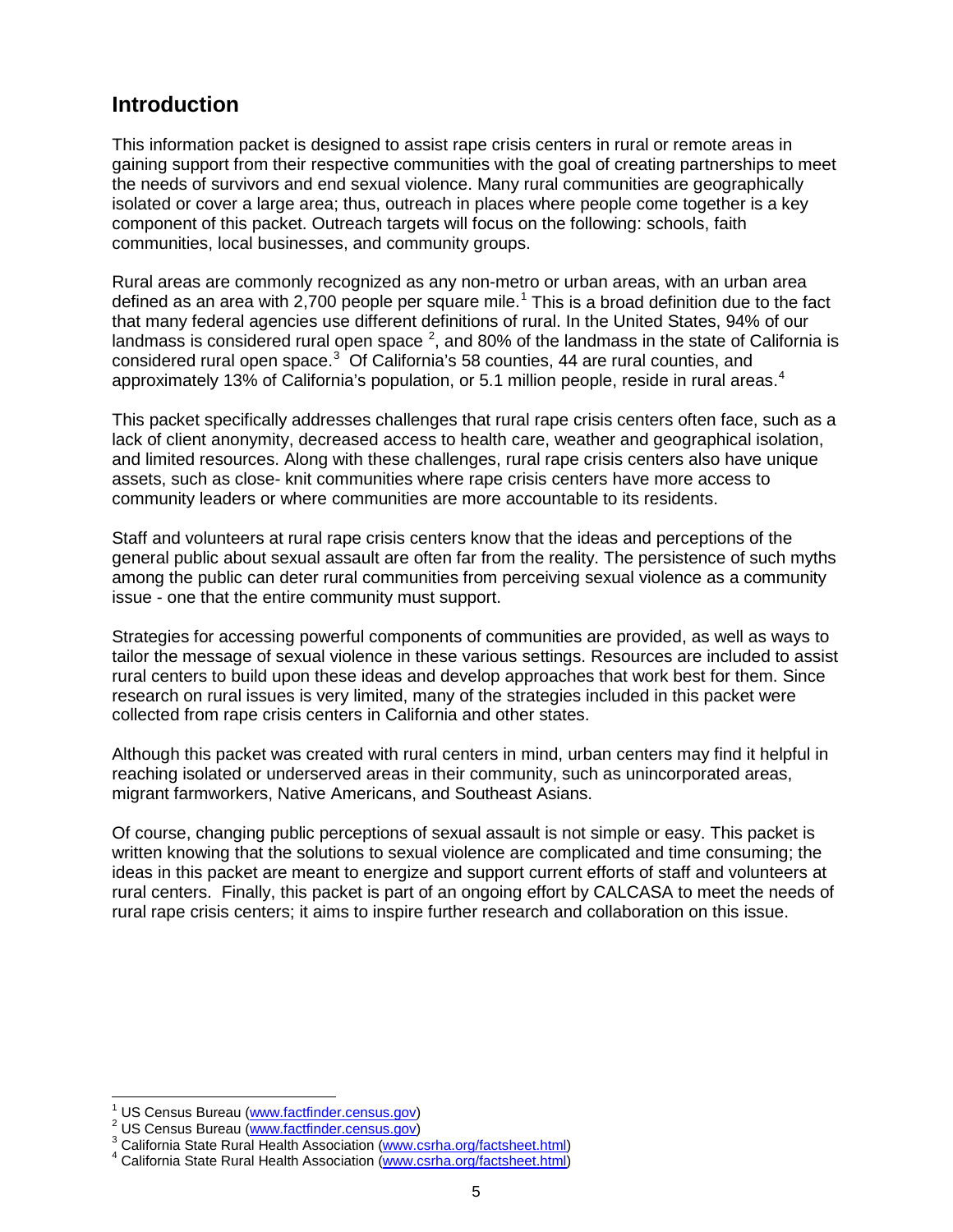## **Challenges and Assets in Rural Communities**

Rural communities present many challenges and assets to rape crisis centers. Each challenge can also be viewed as an asset - it might just take some creative work by advocates serving rural communities. This section will review common challenges such as: Isolation, Societal Attitudes, Limited Resources, the Not in My Town perception, Confidentiality; and Growing Diversity.

#### **Isolation**

Many residents of rural communities are isolated from neighbors, local services, businesses, and healthcare. They may lack personal transportation, and the lack of public transportation further increases their isolation. Victims of sexual violence may struggle to find support systems within their proximity, or may be unaware of services available at local rape crisis centers.

According to the California State Rural Health Association, 75% of rural residents are 1 to 259 miles from a hospital, with an average distance of 14 miles, and 90% are 1 to 283 miles from a hospital, with an average distance of 2[5](#page-5-0) miles.<sup>5</sup> This requires residents in rural communities to travel great differences for medical care, particularly emergency medical care. It is common among rural communities to have fewer doctors, clinics, dentists, etc.

Many survivors of sexual assault often seek solitude after the assault, and many others isolate themselves from family and friends in the initial stages of healing. Living in a rural community presents the option for these survivors to have time to heal on their own terms.

#### **Social Attitudes**

Every community has a diverse set of morals, values and beliefs. There are both conservative and liberal social attitudes about sexual violence in rural, urban and suburban communities. Rural rape crisis centers often describe the power structure of their communities as a "good old boys' network," where a group of men in decision-making positions that promote and recruit other men who share their same agenda. In some rural communities, for example, community members and leaders may not consider sexual harassment, statutory rape, and marital rape to be crimes.

This network may exist because power in rural communities is consolidated into fewer positions. The town council, city hall, school board and other civic organizations are generally small. Sheriff's Departments, for example, serve unincorporated areas and many rural communities. Since Sheriffs are elected public officials, they are required to be sensitive to public opinion, which is often influenced by the good old boys' network. When only a handful of people are very powerful and set the agenda for the entire community, rape crisis centers may struggle to be heard and have their work valued as a community priority. Word travels fast in a rural community, and a negative comment made by an advocate can spread like wild fire, making it difficult for a rape crisis center to gain credibility with the entire community.

However, a small power network in rural communities can also be an asset. With only a handful of people in power and fewer resources, rural communities are interdependent. Since rural areas have a smaller network of people with power, there is more pressure for these leaders to be accountable to their communities. These strong values of cooperation and sensitivity can create greater community accountability and responsibility. If leaders in a rural community become more invested in supporting survivors and ending sexual violence, they can be powerful allies to rape crisis centers.

<span id="page-5-0"></span><sup>&</sup>lt;sup>5</sup> California State Rural Health Association [\(www.csrha.org/factsheet.html\)](http://www.csrha.org/factsheet.html)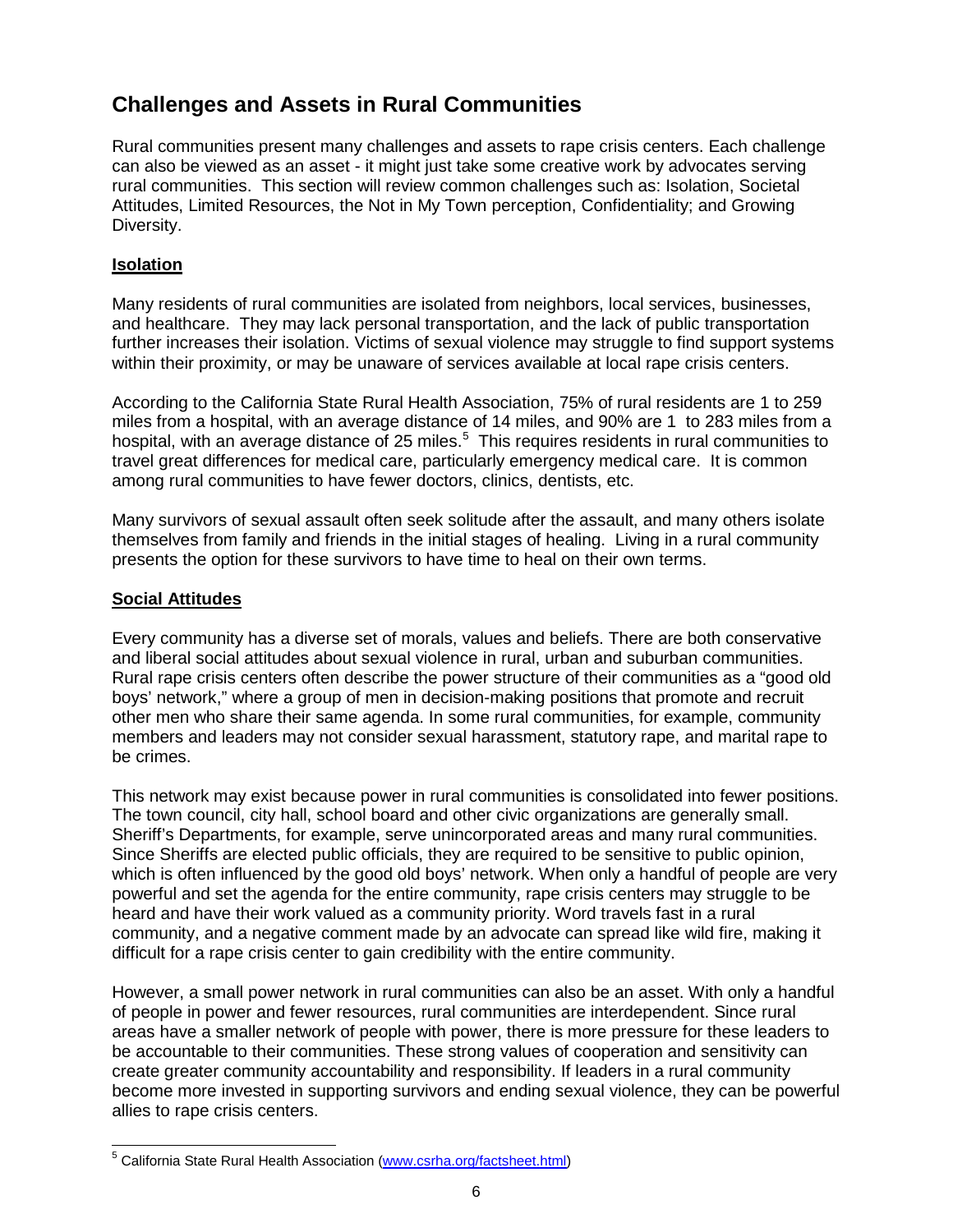#### **Limited Resources**

#### a) Financial Resources/Funding for Rape Crisis Centers

Many rural communities receive less funding than urban areas from government resources because they have smaller populations and yet, cover large, diverse, geographical areas. There are typically fewer private foundations, thus making fundraising a challenge for rural non-profits. In rural communities, the average household income tends to be less than average household incomes in urban areas. 17.6% of residents in rural communities live below the federal poverty line, compared to 1[6](#page-6-0).8% of residents in urban areas.<sup>6</sup> There are also fewer industries to provide With limited resources, it is challenging to engage in the kind of education and outreach necessary to change public opinion about sexual violence. Community leaders and agencies may be unwilling to dedicate funds to new initiatives or programs; they may feel that their resources are already committed to priority areas such as police and fire, education, and health programs. Rural rape crisis centers are often very resourceful by showing the connections between sexual violence and issues of education, health, and public safety. This has proven to be beneficial in gathering support for their agencies. jobs and generally less commerce, which forces people living in rural communities to find employment outside of the area. All of these factors mean that rural communities tend to have fewer economic resources among their governments, residents, and communities.

#### b) Staffing

Rural communities have smaller hiring pools for advocates, medical care providers, law enforcement officers, attorneys, etc. Small town police departments may only have a handful of sworn officers, and may even utilize community volunteers to supplement or go without 24-hour coverage. In addition, law enforcement agencies, fire departments, and medical services must cover large geographic areas. When a crisis occurs, neighbors must often rely on each other for assistance.

#### c) Dual Sexual Violence/Domestic Violence Service Agencies

It is common for many rural communities to pool resources and create a dual sexual assault/domestic violence agency. Rural rape crisis centers often struggle with the limited funding for their services and by combining their services with a domestic violence agency, they are able to leverage and combine their resources in terms of staffing, volunteers, 24-hour hotline coverage, administration, etc. However, these dual centers often struggle with maintaining visibility and the identity of their sexual assault programming, since the dedicated staffing for their rape crisis program is typically proportionately smaller than it is for their domestic violence services. Leadership at dual centers also require the skills and capabilities to manage both the sexual assault and domestic violence services to effectively provide the complexity of quality services to both sexual assault and domestic violence survivors.

Partnering or combining rape crisis centers with domestic violence agencies presents the opportunity to do more with less. Cross training of advocates allows them to provide much needed support services to survivors of both domestic violence and sexual assault.

#### d) Fewer Social Services Agencies

In rural areas, there are fewer non-profits or social services providers, causing rape crisis centers to provide more comprehensive services to survivors that may be out of their range of services. These services could include mental health counseling, after school programs, drug and alcohol treatment, emergency assistance or intensive case management. Survivors may

<span id="page-6-0"></span><sup>&</sup>lt;sup>6</sup> California State Rural Health Association [\(www.csrha.org/factsheet.html\)](http://www.csrha.org/factsheet.html)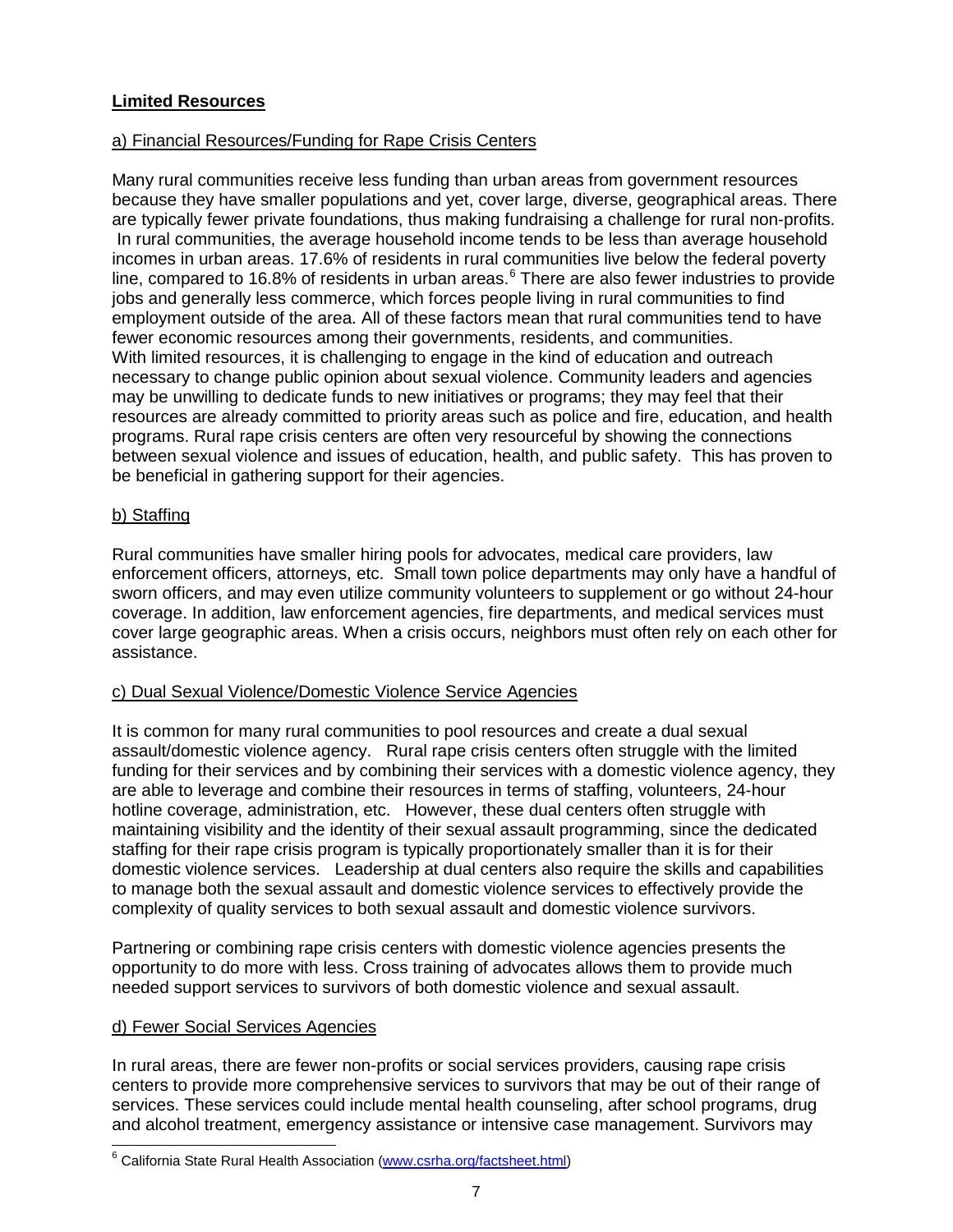turn to their advocate for all means of support because there are no other services available to help them. This type of comprehensive approach to providing services can help to change public perceptions of sexual assault by connecting it to other societal issues or needs that may resonate with their community..

#### e) Smaller Volunteer Base

Rape crisis centers in rural areas may find it more difficult to recruit quality volunteers, who are not only willing to dedicate their free time, but also go through the long, time-intensive training required by the organization. A volunteer training session in an urban area may routinely train 20 - 30 volunteers at one time, while a training program in a rural community may have less than 10 volunteers. A smaller volunteer base means the core group of volunteers has to cover more shifts; but, typically rural programs respond to a smaller number of sexual assaults as compared to most urban areas.

Volunteers are a huge asset to all rape crisis centers, especially for rural centers. Though staff of the organization may live close to the main center location, volunteers should be sprinkled throughout the service area to ensure accessibility to survivors throughout their large service area. This will help decrease the overall response time for services such as SART accompaniment services. Rape crisis centers should be using volunteers to supplement their resources and increase their capacity to meet the needs of survivors in rural areas.

#### **"Not in My Town Attitude"**

Many residents of rural communities believe that their town is substantially safer than an urban community; often people move to rural areas for the very reason that they hope their families will be safe from violence. However, sexual violence still occurs in rural areas, and research has shown that rural communities actually have higher rates of sexual assault than urban areas, though urban areas have higher percentages of rapes that are reported.<sup>[7](#page-7-0)</sup> Most likely, reporting in rural communities is much lower due the fact that everyone knows everyone.

Many people still hold the belief that rape is typically committed by a stranger. Because this rarely happens in a rural community, it is easy for a rural community to think sexual assault doesn't happen in their community. Since many people in rural communities know each other, it is difficult for anyone to believe that friends, family, and acquaintances commit sexual assault. Admitting that sexual violence occurs in their community may mean admitting that their town is not safe and that their friends and neighbors are capable of committing a violent crime. As rural communities are close-knit, they can become polarized over a reported sexual assault, especially when the alleged perpetrator is someone they know. Entire communities can become divided over the "guilt" and "innocence" of the alleged perpetrator. This creates a personal kind of resistance to recognizing sexual violence as an issue that must be addressed and can make it very difficult for rape crisis centers to challenge rape myths and transform community leaders into allies.

This "attitude" can also be an asset in rural communities. Because residents are personally invested in the safety of their community, they may come together more quickly and effectively once they acknowledge that sexual violence actually occurs in their community. They may be quicker to respond to the needs of a survivor, and hold offenders accountable.

<span id="page-7-0"></span>7 Lewis, S. Sexual Assault in Rural Communities. Harrisburg, PA: VAWNET A Project of the National Resource Center on Domestic Violence/Pennsylvania Coalition Against Domestic Violence. September 2003. [http://new.vawnet.org/category/Main\\_Doc.php?docid=419](http://new.vawnet.org/category/Main_Doc.php?docid=419)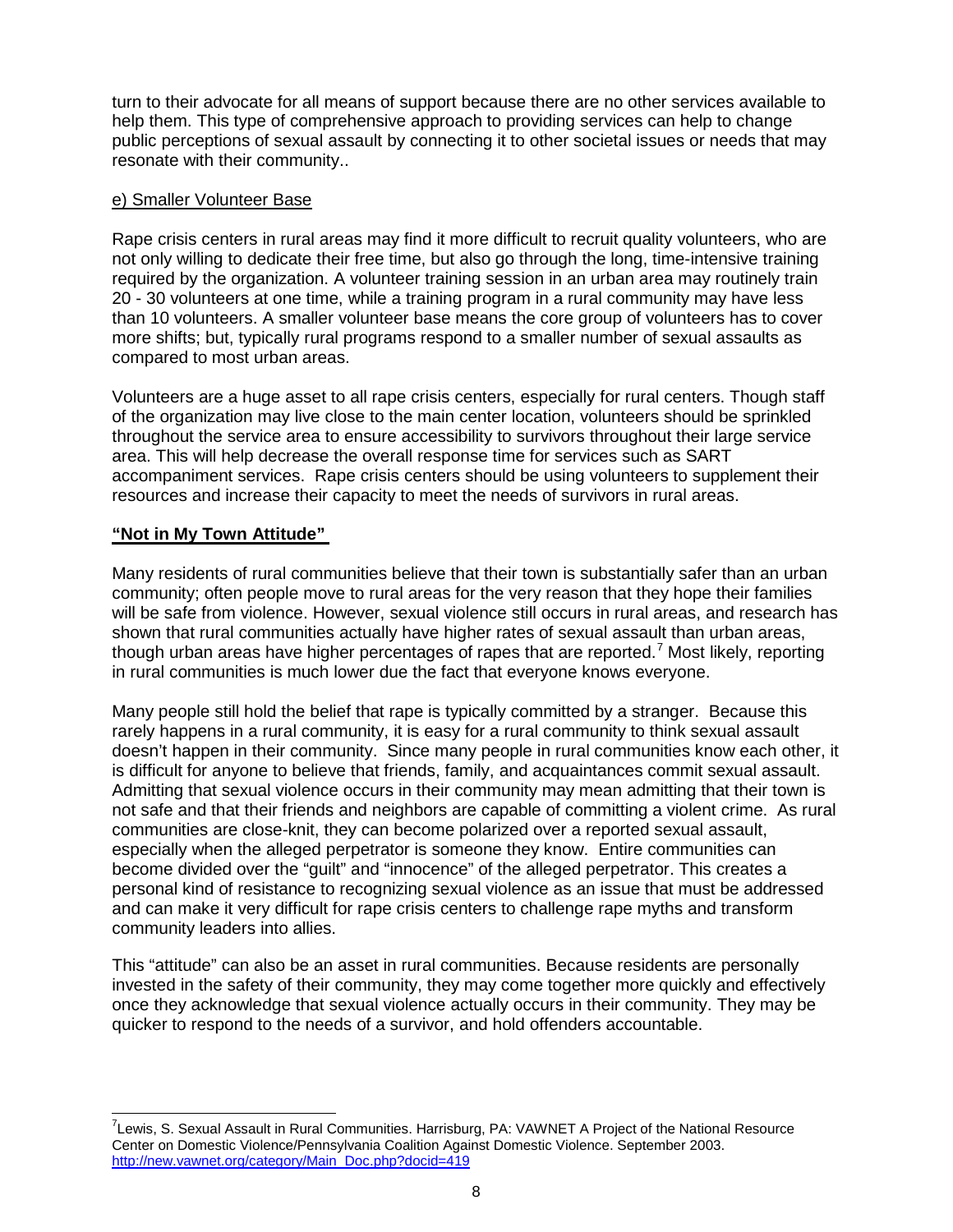#### **Lack of Anonymity and Confidentiality**

Rural areas are often small towns where people know each other well. When there are only a handful of stores, service agencies, schools, or churches, it is difficult to remain a stranger. Indeed, residents of rural communities often know a great deal about each other's family histories, personal problems, and activities.

Anonymity in rural areas can be almost nonexistent. Some communities are so small that people utilizing rape crisis center services are recognized walking out of the center or even by their cars parked outside. Additionally, retaliation or intimidation can easily occur, because perpetrators and their families in rural communities know where the survivor lives.

This lack of anonymity can create major challenges for survivors. Survivors may be unwilling to disclose or seek help for their sexual assault from rape crisis centers because they may personally know the staff at the center. A survivor may be afraid to report to law enforcement because the police chief may be her father's (or the perpetrator's) best friend, or she may not want to go to the local hospital because her mom works the night shift.

The way members of the community feel about each other can greatly affect their feelings about a survivor. For example, if members of a small community disagree with the lifestyle of one of its residents, and that individual is sexually assaulted by someone well-known and respected in the community, they may automatically choose the side of the offender, and never give the survivor a chance to be believed.

It is very important for rape crisis centers in rural communities to establish trust with individual survivors and to build a reputation and credibility for confidentiality. These steps are necessary to counteract the lack of anonymity in rural areas, and ensure the safety and privacy of survivors.

The closeness of a rural community is also a strength for centers. People in power in the community are often accessible to rape crisis center staff. The school board supervisor may use the same mechanic, or the pastor of the local church may buy groceries at the same store as staff at a rape crisis center. In a close-knit community (as many rural areas are), having daily interactions and positive personal relationships with powerful community members can lead to the development of a real commitment in the community to act on the issue of sexual assault.

#### **Growing Diversity**

Rural communities, though small in population, are often very diverse. This diversity can be a challenge for rural rape crisis centers that have limited staff and resources. There may be only a handful of staff members available to learn about these diverse communities and provide outreach. The task of becoming culturally competent and making rape crisis center services accessible is nonetheless necessary to serve rural communities and should become a priority as this diversity will continue to increase in coming years.

Several rural communities are home to California Native American rancherias and reservations. In fact, California has over 100 federally recognized tribes. Building partnerships in these communities may be hindered by a history of discrimination and abuse by government agencies and programs. This history of discrimination and abuse may make it difficult to build trust with the Native American community because they may be suspicious of the motivations and promises of non-Native organizations. Rape crisis centers are challenged to learn and understand this history and specific cultural context of each community when working with Native Americans.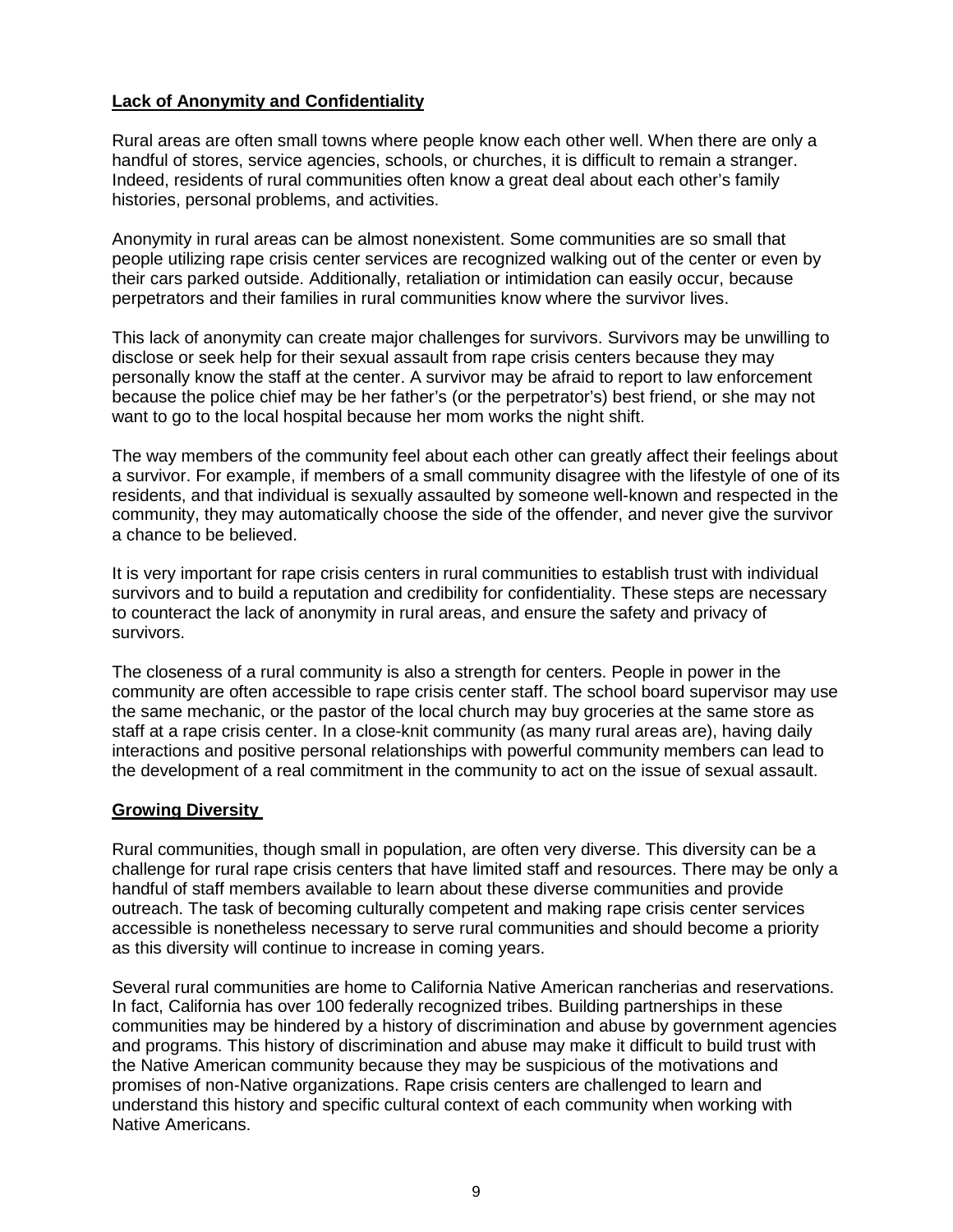A new challenge for rural communities is the increasing diversity of immigrant, migrant, and refugee populations. These families bring their own traditions, values, and strengths in addressing sexual assault. However, working with the Latina/o migrant farmworker population can be challenging, as the community tends to be transitory. Farmworkers may not have permanent residences for long periods of time, or have access to community services. There are often fewer established gathering places for the farmworker community where rape crisis centers can provide community awareness or information about their services.

During the past thirty-five years, there has been a major influx of Southeast Asian immigrant and refugee families settling within California. Many of these families have chosen to settle in rural parts of California as the landscape and climates are quite similar to their native homeland. For example, many Hmong families have chosen to settle within Fresno County, which is now home to the second largest Hmong population within the U.S.<sup>[8](#page-9-0)</sup> There is also a large Iu-Mien population within Shasta County and many Cambodian and Lao families settling in the San Joaquin Valley.

As with each newcomer population, they bring their own history, culture, and beliefs, which quite often clash with the existing dominant culture. In order to effectively access these communities, advocates need to acknowledge and understand the challenges these populations face. Advocates should seek to better understand the community's structure, values, faith, leadership, language, and resources. This can be done through going out into the community, cultivating and building collaborative relationships and trust with them, as well as through community outreach and education.

Although challenging, these new communities offer an excellent opportunity to provide outreach and to develop accessible and culturally competent sexual assault support services. Rural communities with growing diversity have an advantage in collaborating with new immigrant communities because they are small and have a greater chance to interact with newcomers. With limited businesses, community agencies, and service providers, residents of rural communities typically have a lot of interaction. Gaining awareness and building partnerships with leaders within these communities will enrich the staff and services of a rural rape crisis center and improve the safety and health of rural communities.

## **Strategies in Rural Communities**

#### **Find a Champion**

A key strategy for rape crisis centers is to find a champion in the community. This person should be considered a leader among community members and professionals. A few good options are the District Attorney, Police Chief or Sheriff, or City Council person. For example, in one community, the District Attorney is very supportive of sexual and domestic violence, making them a priority in her county. Because of this, advocacy groups have been highly successfully at establishing required training for law enforcement and prosecutors in the county, as well as developing protocols to standardize the response to victims of violence.

Another option for a champion may be the school principal. This individual will allow educators into their schools, and promote the benefit to parents, coaches, and other schools. Other options may be a well-known Executive Director of another non-profit in the community or a leader in the faith community. This individual may help programs increase their visibility, provide office space, and provide referrals to the organization.

<span id="page-9-0"></span><sup>&</sup>lt;sup>8</sup> California Department of Finance – Demographic Research Unit – [www.dof.ca.gov/HTML/DEMOGRAP/druhpar.htm](http://www.dof.ca.gov/HTML/DEMOGRAP/druhpar.htm)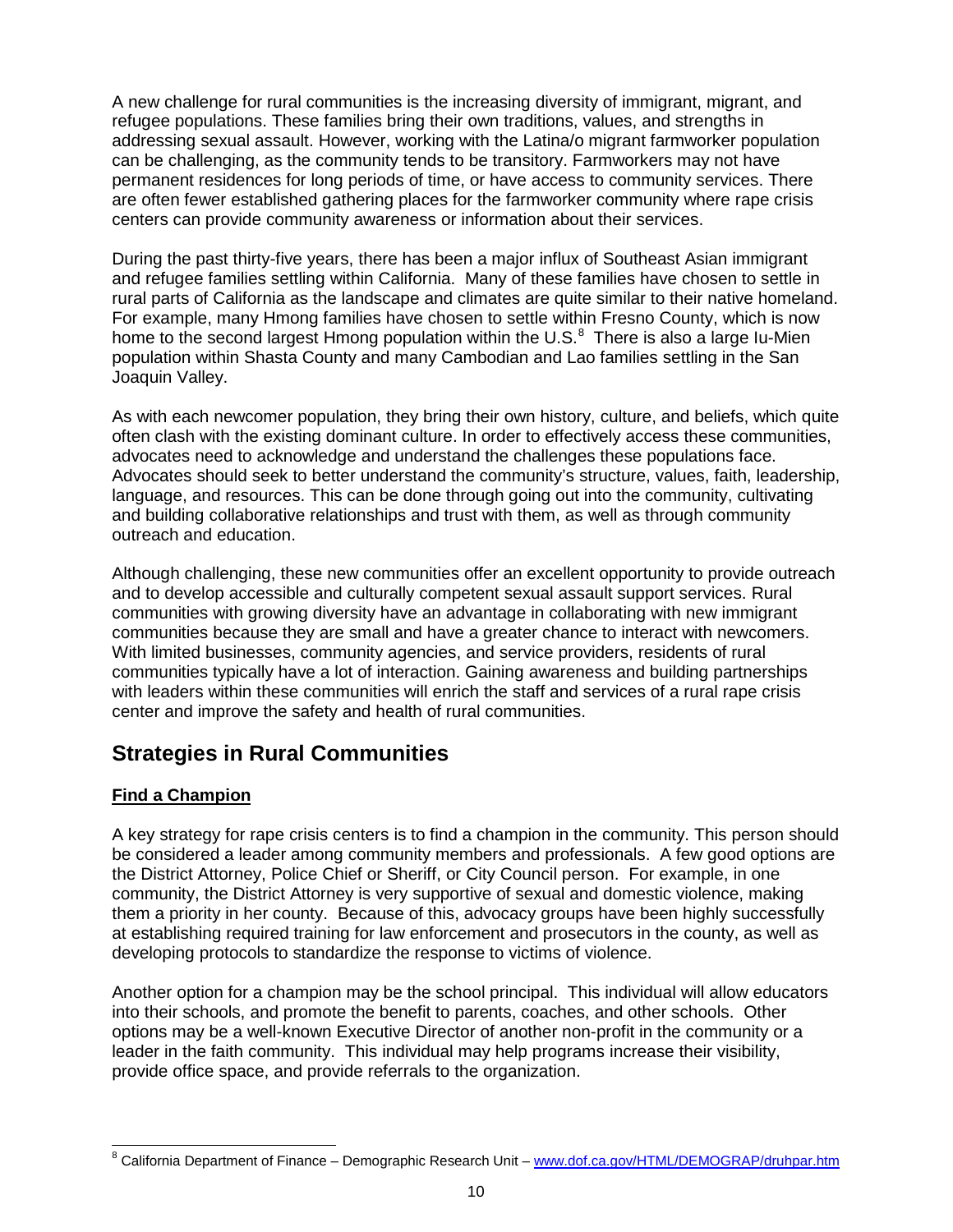The key to finding a champion is going out into the community and determining key people to get to know. Perhaps multiple leaders will be supportive and help with the overall mission of the rape crisis center, or maybe leaders will specialize in certain areas such as helping with volunteer recruitment, fundraising, or promoting community education programs. It is important to tailor your message to show each leader how the work ties into their role – don't just use a blanket outreach pitch for everyone.

#### **Collaborate with another Non-Profit Organization**

Rape crisis centers may find it beneficial to collaborate with domestic violence organizations. The two organizations may collaborate to increase their capacity to provide more services to victims, or they may come together to become a stronger force within the community. They may turn to each other to identify leaders or champions within the community. If the community already has an existing Coordinated Community Response (CCR) team, it might be the best use of everyone's time to incorporate sexual assault into the existing team, rather than create a Sexual Assault Response Team (SART) which requires everyone involved to attend two separate meetings.

Another option for collaboration may be with another local non-profit. For example, if there is an agency that provides shelter or emergency services, it might be a good option for a rape crisis center to seek them out. The two agencies can provide cross-training, and share ideas for volunteer recruitment and fundraising.

#### **Outreach Sites**

Many counties in California cover large areas. If the rape crisis center maintains one central office, it would be beneficial to designate outreach space throughout the remainder of the county to increase their visibility and show commitment to reaching all parts of the county. Options for office space might be a church, school, mental health center, clinic or hospital, or other local non-profits. Staff can determine the appropriate amount of time at each site; it might be a short as three hours per week to offer individual support services to local residents, or as much as 2 - 3 days per week.

In picking outreach space, the center should identify key places where people gather, the dynamics of the community, and where survivors would feel most comfortable. For example, if you designate a church, you should know that people may not feel comfortable coming to that space because it presents a conflict within their value system. If you designate a clinic or mental health center, people may not feel comfortable parking their car outside. Survey the community; find out where people are most likely to access services.

#### **Include Everyone**

In a rural county, there are towns and cities that range in size. It is very easy, and understandable, for rape crisis centers to focus their energies on the larger towns and cities to get the most results. In a rural community, centers need to involve everyone in their work, especially the small towns. When trying to create change in the community, you must bring everyone to the table and treat everyone equally, regardless of the size of their population. When people are left out, feelings get hurt and that creates a divide within the county. Programs will have to use creative strategies to bring everyone to the table; smaller cities are less able to come to meetings and trainings because they have fewer staff and resources.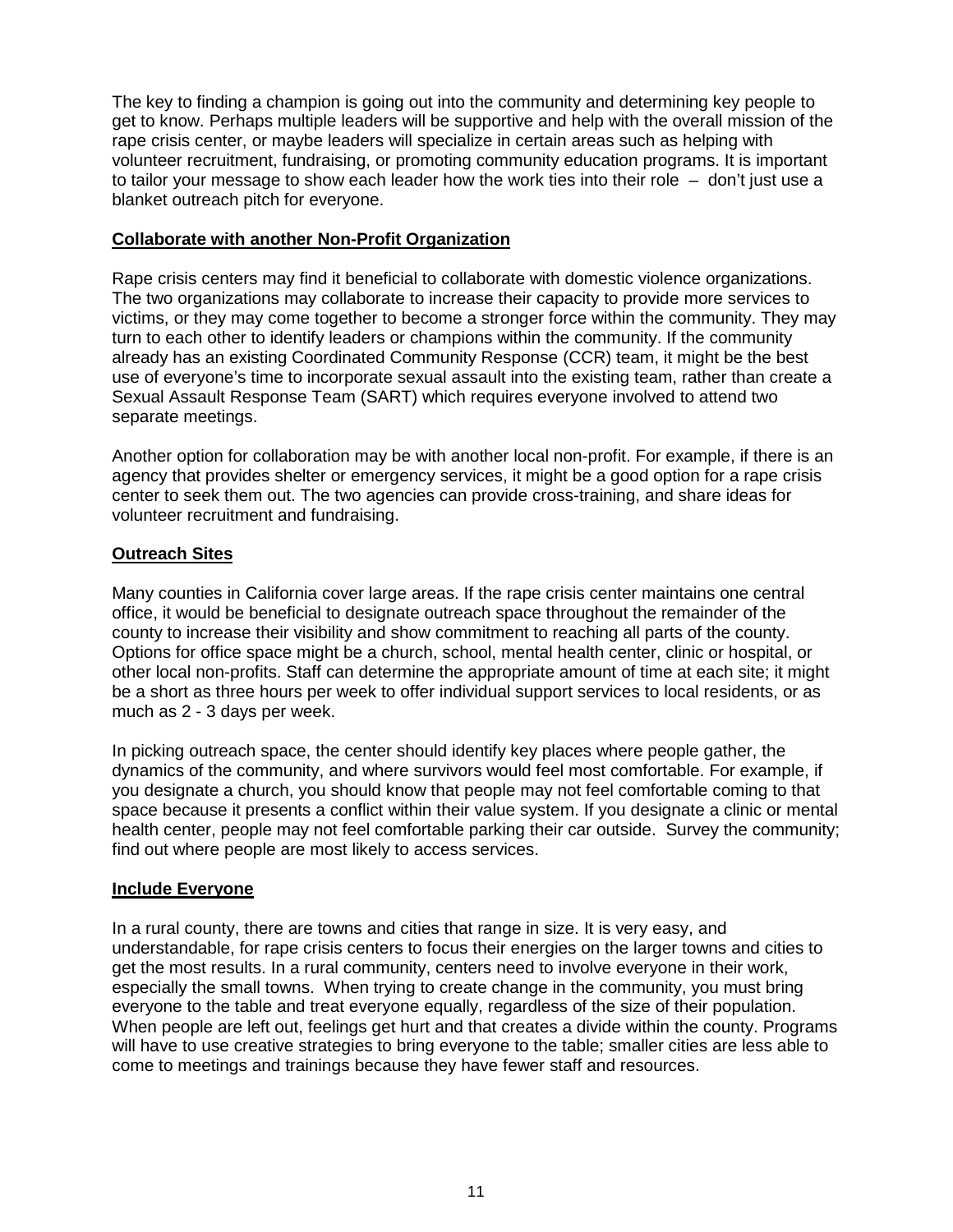#### **Use the Value System of the Community**

Sexual assault is not within our core value system. People recognize sexual assault is a horrific crime, and many are fearful when it happens in their own backyard. Rape crisis centers can use this to their advantage - they have a message to stop the very crime that people feel so strongly about. This does not mean rape crisis centers should create fear in the community, but they can tailor their message to increase empathy for the critical need for their services. A successful fundraising strategy is to share the number of victims who received hospital advocacy, or other services, in one year.

#### **Cultural Competency/Relevance**

Centers should develop cultural competency to ensure that their message is accessible and appropriate by contacting members of the community and learning about their traditions, values, and culture. It is important to consider that literacy rates in many diverse communities may be low and that simply translating your materials into another language may not be appropriate, since many languages may not have equivalent terms for sexual assault. Adopting culturally appropriate and inclusive materials that rely on images and non-written communication will help reach different communities. It is also important to include images of people from diverse communities in brochures, flyers, and announcements.

#### **Sexual Assault Awareness Month**

Sexual Assault Awareness Month (SAAM) presents a fantastic opportunity for rape crisis centers to go out into the community and "market" their programs and services. This provides a reason for local bars to hang posters in their restrooms, grocery stores to put flyers in the bags, and store fronts to hang posters. Of course, rape crisis centers should not only conduct outreach during this month, but it is a good place to start.

#### **Outreach**

The most important step Rape Crisis Centers can take in any community, in particular rural communities is outreach. Centers simply cannot wait for people to come to them for help-they must go out into the community. Staff and volunteers need to talk to everyone, pinpoint places where people gather such as schools, places of worship, local businesses, and community groups or organizations. It might be helpful to designate one person to conduct most of the outreach, which creates a "face" of the organization in the community. It must be stressed to all staff and volunteers that when they are in the community, there are four main components to their outreach. Those components are: (1) increase awareness of services available; (2) promote education and awareness programs; (3) recruit quality volunteers to increase program capacity; and (4) fundraising or donor cultivation. The next section will review key entities for outreach: Schools, Faith Community, Businesses, and Community Groups or Organizations.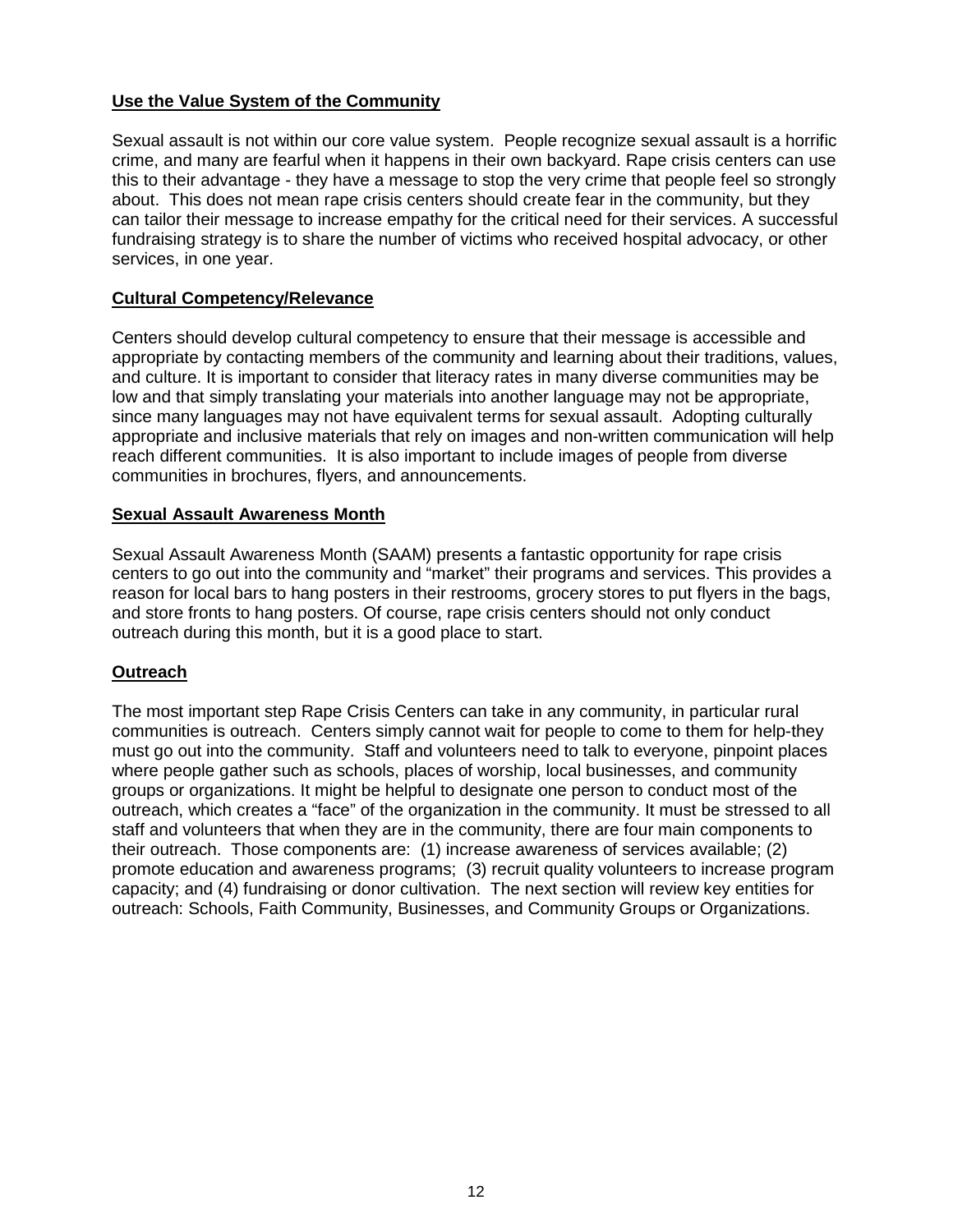## **Outreach with Schools**

#### **Accessing Schools**

Schools are a central part of any community and offer an excellent opportunity for educating young people about sexual violence. In rural communities, activities for youth may be much different than in urban areas. There may not be a large enough number of young people to fund a Boys and Girls Club or community center, create an after-school program, or fund extracurricular activities and classes. Schools play a particularly prominent role in the development of young people in rural communities because other extracurricular activities may not exist.

As rural schools are concerned about their lack of funds, many rural rape crisis centers have been successful in gaining access to the schools by highlighting that they do not charge for these services.

While some rape crisis centers have unlimited access to classrooms at various educational levels, other programs struggle in gaining approval from local school officials to provide rape prevention education. As with many public institutions, schools tend to have a hierarchy of power and control over what curriculum is taught to students. Some rural rape crisis centers have found it to be effective to start at the top with school boards, supervisors, and administrators when trying to gain access to schools. However, other rural rape crisis centers have been successful in directly contacting individual teachers or counselors to gain access to the schools.

Starting with the teachers or counselors ensures that educators have their buy-in from the very beginning. Often, teachers are told what to teach in their classrooms, and they may not fully support decisions made by those in power. Talk with individual teachers about what you would like to present, and if they can't get support within the school, take it to the next step. Identify key administrative staff, school board members, and concerned parents.

Talk with decision makers about the impact of awareness and prevention education. Show them the curriculum to increase their comfort level with the topic, and use compelling statistics to show the need in the community. National statistics are not nearly as compelling as local data showing the prevalence of sexual assault. Buy-in from decision makers is also important as teachers and counselors are accountable to their administrators and school board. Make sure to show the importance of educating both the male and female students; present this as a community issue, not an issue just for young girls.

Teachers, administrators, and parents may be concerned about the content of presentations. In order to mediate and clarify any challenges that arise, be flexible and help them to feel part of the agenda. For example, discussing the sexual content of the presentation with administrators and determining together whether or not to obtain parental permission beforehand can lessen potential complaints about rape prevention education presentations.

Another suggestion is hosting a "parent workshop" at the local school so parents can view what their children will experience in their classroom. The "parent workshop" can help rape crisis centers strengthen their relationships with the school and parents by relieving parental concerns about the content of the rape prevention program. This workshop may also create access to a survivor who was previously unaware of where to go for help and support.

Accessing schools takes time and requires the approval of a school hierarchy at several different levels. Transforming the issue of sexual violence from one which schools may hesitate to address, into one which schools are eager to address, will be aided by sharing the broad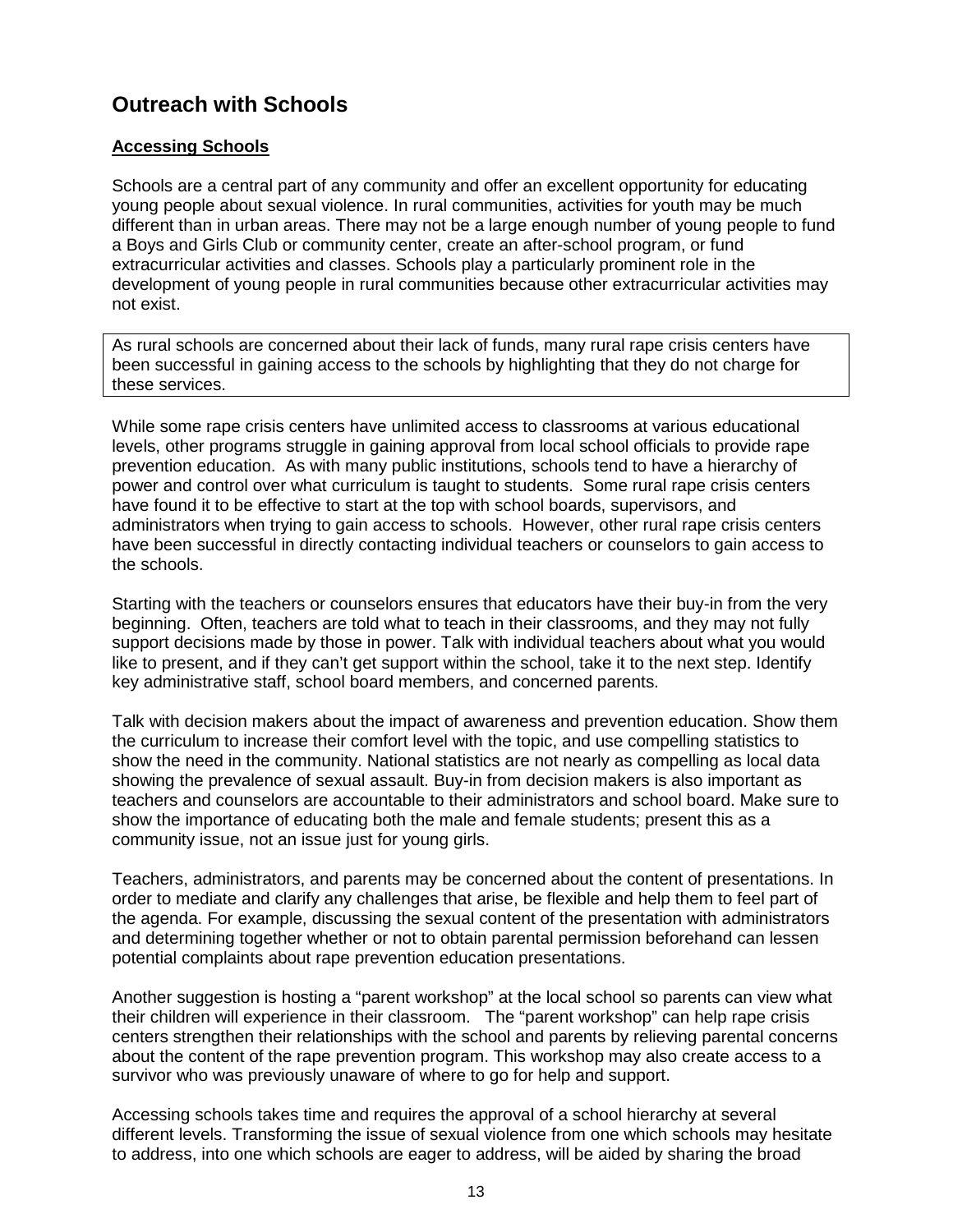applications of rape prevention education in protecting young people from all types of violence. Using this approach to rape prevention education will help change the public perception of sexual violence as an issue which affects few people, into one that demonstrates how all violence is related and how rape prevention education can make young people safer.

A Kaiser Family Foundation report found that 97% of parents surveyed want their children to be offered information about preventing sexual assault as part of sex education. However, only 5[9](#page-13-0)% of students polled received this information.<sup>9</sup> Most schools strive to address the needs and concerns of parents. School boards may be more responsive to rape prevention educators if they know that parents want sexual assault prevention education taught to their children. Take the Kaiser Report to school board meetings to share with them.

The challenge for rural rape crisis centers is to make their message appealing to parents, school board members, administrators, and teachers while maintaining the integrity of their message. Focusing on prevention strategies like awareness, assertiveness, personal safety, healthy relationships, and respectful communication may help to bridge the gaps.

#### **Strategies to use in Schools**

#### a) Meet Existing Needs

Some programs have successfully accessed schools by first addressing topics the schools have requested, such as abduction prevention, sexual harassment, and personal safety. Once rape prevention educators are in the school, it may then be easier to introduce other topics of rape prevention education, like gender inequality, systematic sexism, and the root causes of sexual violence.

#### b) Combine Efforts

Another approach to accessing schools is to connect sexual violence to other issues that schools are concerned about such as bullying. Bullying is a particular concern as students across the country have died by suicide as a result of bullying by peers. Teachers and counselors are often unsure how to manage bullying, and how to help students who are targeted.

A strategy to connect sexual violence and bullying may be starting with sexual harassment. Bullying is defined as "the intentional infliction of, or attempt to inflict injury or humiliation on, another."<sup>[10](#page-13-1)</sup> Bullying generally involves a stronger student harassing a weaker student and is a day-to-day pattern of abuse. Therefore, sexual harassment is a form of bullying.<sup>11</sup> Youth are sexually harassed on a daily basis while in school, whether boys are harassing girls, girls are harassing boys, girls are harassing girls, or boys are harassing boys. Educators should incorporate all forms of sexual harassment into the curriculum, particularly harassment of LGBT individuals.

Rape prevention educators are uniquely situated to address these issues because they have been talking about the prevention of sexual violence for many years. Most have a standard curriculum that they use to highlight sexual assault awareness, assertiveness, and personal safety, among other violence related issues. Depending on the curriculum being used, it may or

<span id="page-13-0"></span><sup>&</sup>lt;sup>9</sup> Kaiser Family Foundation, Sex Education in America: A View From Inside the Nation's Classrooms, survey report based in a series of national surveys of public secondary school student and their parents. September 26, 2000.<br><sup>10</sup> Hoover, JH and Oliver, R. "The Bullying Prevention Handbook: A Guide for Principals, Teachers, and Counse

<span id="page-13-2"></span><span id="page-13-1"></span>National Education Service, Bloomington, IN, 1996, p. 4.<br><sup>11</sup> Fried, SE, and Fried, P. "Bullies and Victims: Helping Your Child Survive the Schoolyard Battlefield." M. Evans and Company, Inc. NY, NY. 1996.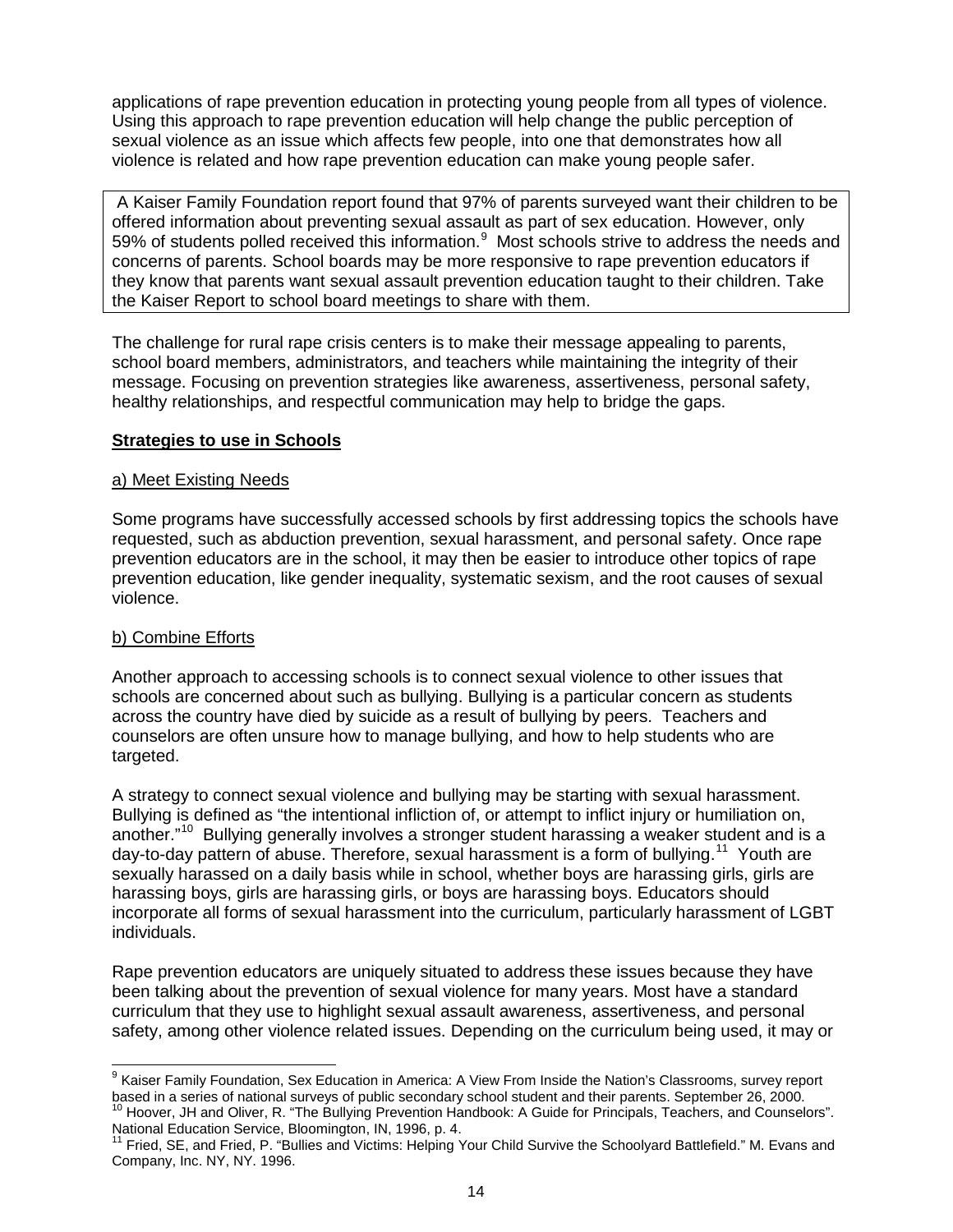may not need to be adjusted to address school violence and bullying, but the way in which it is presented to board members and administrators might benefit from a different approach. Connecting rape prevention education to the reduction of all violence in schools can help rape crisis centers gain access to students and continue to play an important role in violence prevention efforts. It is important to let school administrators know that bullying includes sexual harassment and that the rape prevention curriculum will address these issues.

A study of 342 high school students in a Midwestern town found that 87% of girls and 79% of boys report experiencing peer sexual harassment, whereas 77% of girls and 72% of boys report sexually harassing their peers during the school year. Girls experience the more overt forms of sexual harassment more frequently than boys, and boys perpetrate sexual harassing behaviors more often than girls. Girls were more likely than boys to be pressured for a date, called sexually offensive names, cornered sexually, and pressured to do something sexual.<sup>[12](#page-14-0)</sup>

#### **Benefit of Working with Schools**

Schools present the best opportunity to reach young people for awareness and outreach efforts. This effort may take time and effort to gather support, but the benefits outweigh the struggles. Youth education is the most effective means for prevention of sexual assault, and a strong partnership with local schools provides a solid foundation.

<span id="page-14-0"></span><sup>&</sup>lt;sup>12</sup> Fineran, Susan and Bennett, Larry. "Gender and Power Issues of Peer Sexual Harassment Among Teenagers," Journal of Interpersonal Violence, Volume 14, Number 6, June 1999: 626-641.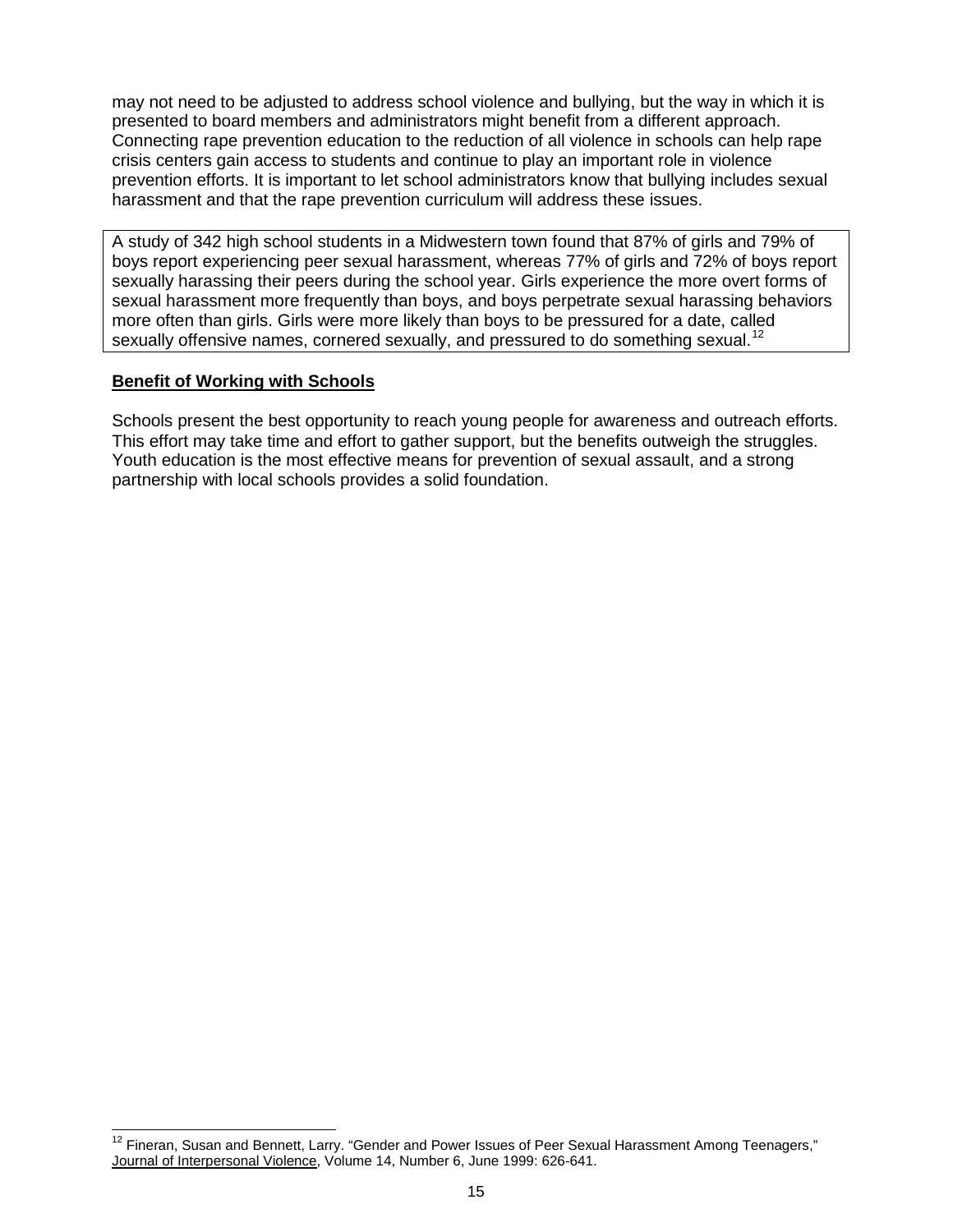## **Outreach with the Faith Community**

#### **Accessing the Faith Community**

Churches, synagogues, mosques and other centers of worship play important roles in most communities. These are the places where people socialize and reinforce their notions of right and wrong. They are places where people find solace and hope, and where many people find solutions to problems in their lives.

Places of worship gather different members of a community and often are a place where activism and charity occurs. They are places where young people find guidance and where older members of a community are cared for. Many places of worship are active in trying to meet the needs of their community and address important issues that are taking place. Thus, rape crisis centers may find places of worship to be a strong base of support and assistance. Working with the faith community can also help to end the silence surrounding sexual assault in a community. Leaders in the faith community can play a valuable role in bringing about action to address the issue of sexual violence in a community.

Places of worship are an excellent opportunity to access underserved populations in a rural community, as they are places where diverse groups of people gather. Many new immigrant groups attend a particular place of worship, such as a mosque, temple, or church where rape crisis center staff can tailor their outreach message to the unique group. Especially for new or migrant populations, places of worship may be one of the few community gathering places available for rape prevention education.

Southeast Asian individuals may utilize an eclectic approach in terms of faith and spirituality. Once immigrated and settled in the United States, many Southeast Asians began practicing or joining different Christian denominations; sometimes as result of the influence from their churchsponsored resettlement organizations. These practices may be in addition to their traditional faith and spirituality, such as Buddhism, ancestor worship, and/or animism (i.e., belief system that spirits inhabit everything in the world). They may not be tied to one type of religion or faith practices but practice several at once.

In many places of worship, there is typically one person in charge of leading the group. Whether a pastor, priest, reverend, rabbi, imam, or shaman, these leaders may be a good place to start when accessing the faith community. In many cases, they are powerful allies because they influence the issues their congregation will address, both during worship services and in the community.

Because individual leaders of places of worship tend to be influential, rape crisis centers could feel "locked out" of religious organizations if these leaders are strongly opposed to talking about sexual violence. In this case, it may be necessary to work with other leaders in the faith community. Many places of worship have boards, deacons, councils or other organizational structures. Working through these other structures may allow rape crisis centers to gain support; it may even "turn around" the formal leader of the organization. Contact the local place of worship and find out what kind of organizational structure they have and whether the community is welcome to give input.

If neither of these strategies is successful, talk with others connected to the place of worship. Try starting with the administrative support. Find out if any of the staff or volunteers go to that particular place of worship, or know someone who does. These types of connects can be a powerful way to get introduced to the leader if other attempts have proven unsuccessful.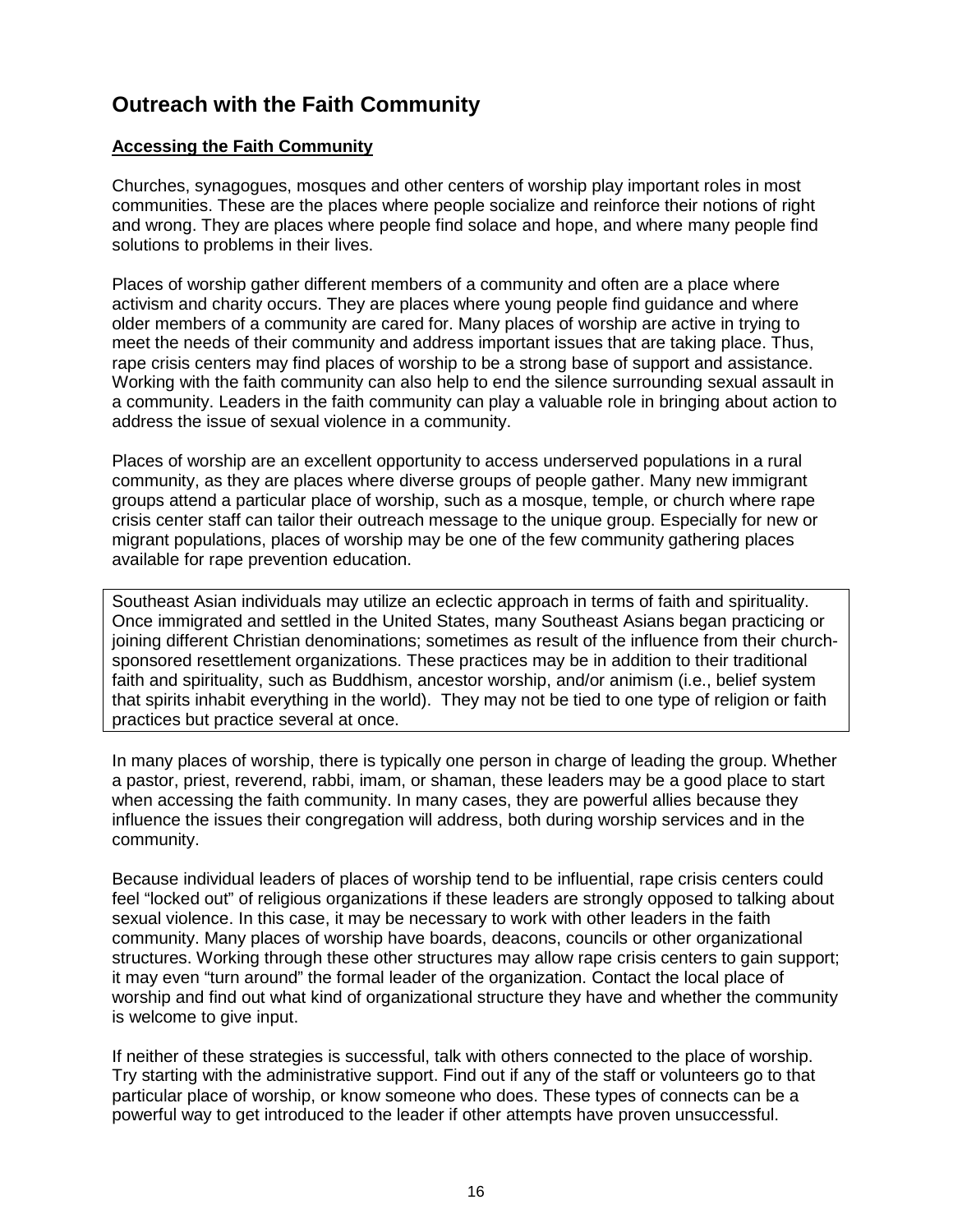Many communities also have interfaith councils where leaders from different denominations gather to discuss issues. They generally meet under a broad mission to support all places of worship in their communities. These may be receptive meetings for rape crisis centers to attend, as interfaith councils tend to work for the best interests of the entire community and are less concerned with individual beliefs.

Attending services, events, groups or setting up special meetings are excellent ways to access places of worship. Rape crisis centers can use these opportunities to present workshops on personal safety, sexual assault awareness, or information about their services and support groups. Many faith-based organizations print newsletters to inform people about their activities where rape crisis centers can advertise their services and groups. Ask if the place of worship would consider placing an ad for volunteers in their weekly bulletin. Most faith communities are relatively open to newcomers that may be interested in reaching out to their congregation. Once rape crisis centers have gained access to the faith community, they must decide what kind of message they will share about sexual violence and their services.

#### **Strategies to Use in Faith Communities**

#### a) Address Differences

Places of worship are often where people go in times of crisis. Undoubtedly, most leaders have worked with survivors of sexual assault and abuse. This means that leaders may be sensitive to the issue of sexual violence and eager to partner with rape crisis centers to end sexual violence in their communities. Yet there are often many challenges that arise when rape crisis centers try to partner with the faith community. The faith community may be tentative to partner with centers, because they don't fully understand their mission or their work. Have an honest conversation about what is provided, and the importance of those services. Leaders may also feel threatened by outsiders from rape crisis centers, feeling they are already providing the support survivors are seeking.

Value conflicts may also present a challenge. For example, a Catholic church may be concerned that a local rape crisis center promotes abortion practices. Advocates and educators should be very clear that their focus is to support the varying needs of the survivor, not promote the services of an outside agency.

Another issue that often comes up when talking about sexual violence and places of worship is whether clergy should be considered mandated reporters of child abuse or not. It may be a good idea to ask about organizational policies on this issue. Remember, this issue tends to be divisive, so it is important to address this issue in a non-judgmental way. Rape crisis centers can offer training on mandated reporting to leaders in the faith community.

Addressing such issues and developing common ground will help to build a partnership and overcome differences. Rape crisis centers can share information about their programs and services while learning how to better meet the needs of the faith community.

#### b) Tailor the Message

The faith community is very diverse and it may be difficult to approach every place of worship with the same message. Indeed, many places of worship serve specific populations such as migrant farmworkers, Native Americans, and new immigrants. This aspect of building partnerships with places of worship, perhaps more so than any other, will require sensitivity, flexibility and exploration by rape crisis center staff. Each place of worship may require a slightly different approach or focus that rape crisis centers will have to develop over time.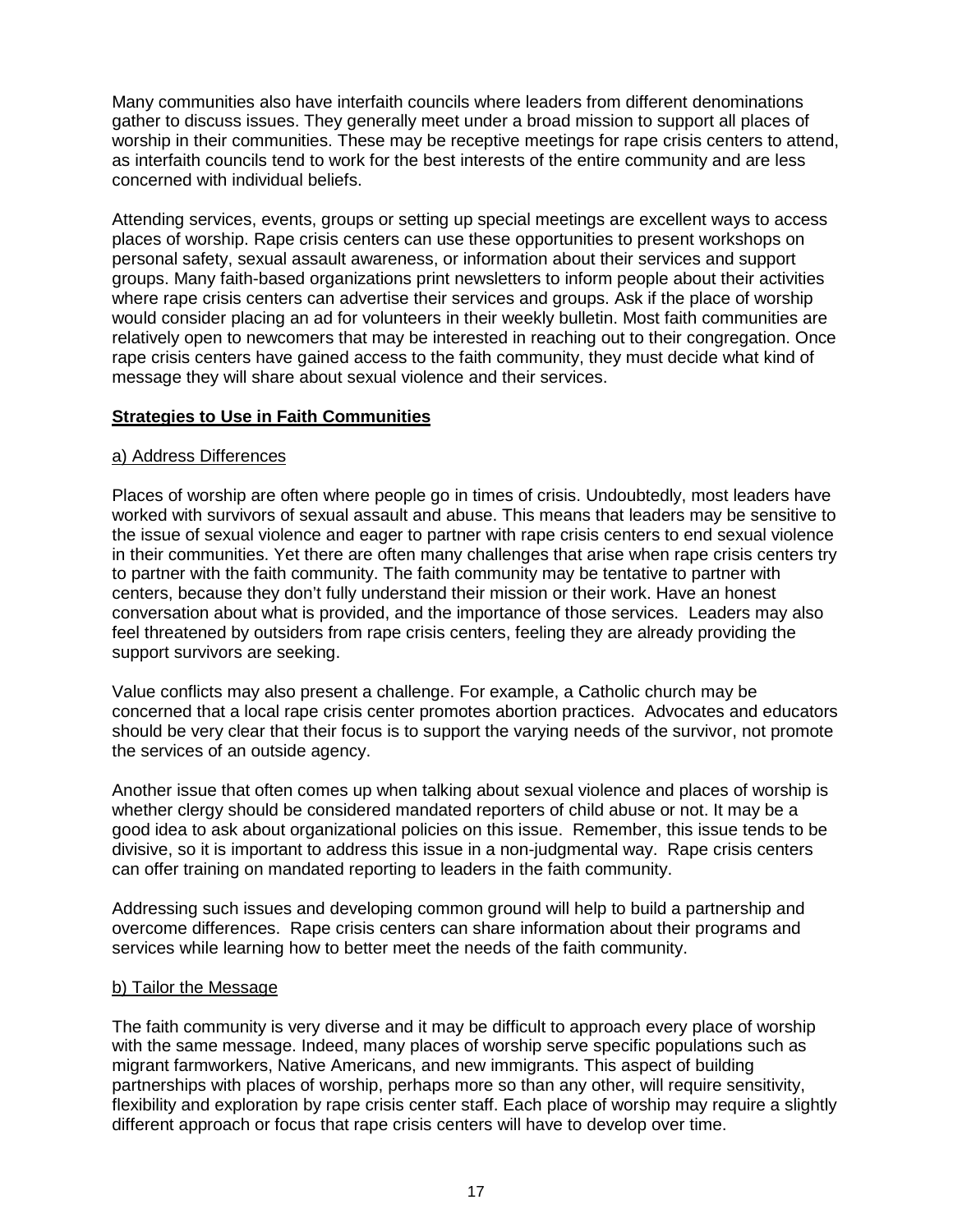Meeting with members of a place of worship before presenting any action plan is necessary in order to understand the unique dynamics of each organization. Learning about the culture, language, history, and traditions of their members is also a necessary step. Developing professional relationships with a member or a small group within the place of worship can help gain access and credibility. Discussing how each place of worship deals with issues of sexual violence will help rape crisis centers better meet the needs of their community and understand how to work best with particular places of worship.

#### c) Work Together to Promote Healing and Recovery

Historically, the faith community has sometimes had an uneasy relationship with rape crisis centers. Issues of women's rights in many religious organizations can be tense and politically charged. On occasion, the issue of forgiveness of perpetrators has put individual survivors and the rape crisis centers that support them at odds with the faith community. There have been many cases of clergy abuse, where worship leaders have sexually abused members of their organization.

Initially, it may be helpful to approach the faith community in a way which emphasizes similarities and ideas shared between rape crisis centers and the faith community. Developing a message that is non-threatening but that also provides a role for places of worship is important. It may be helpful to access a subgroup of the place of worship, such as a women's group/class or children's class by giving an awareness presentation. Once an initial partnership is built, it is possible to address any areas where rape crisis center and faith community philosophies differ.

An approach rape crisis centers can use with leaders in the faith community is to work together to support the recovery and healing of survivors. Places of worship and rape crisis centers share a common goal of healing and recovery. Educating and informing clergy about sexual violence and rape crisis center services will help to bring sexual assault to the forefront of issues addressed by the faith community.

#### d) Share the Impact of Sexual Violence

Sharing with religious leaders the impact sexual violence can have on survivors may help initiate a conversation about their role in the healing process. In one study, women who reported child sexual abuse were five times more likely to be diagnosed with Post Traumatic Stress Disorder (PTSD) than non-victims.<sup>[13](#page-17-0)</sup> Another study found that the chances that a woman will develop PTSD after being raped are between 50% and 95%.<sup>[14](#page-17-1)</sup> Other long-term effects associated with sexual abuse and assault includes: depression, suicide ideation, nightmares, flashbacks, substance abuse, as well as many other physical health effects.

Approach leaders by explaining the symptoms of PTSD and how they may affect a survivor in their congregation. It is likely that they will want to respond to the spiritual needs of survivors in their congregation with the assistance of rape crisis centers. This can also motivate the faith community to get involved in prevention efforts to end sexual violence in their community. Such efforts and events can be announced during services. Fundraisers or other community events can also be planned once a partnership exists between the faith community and rape crisis centers.

<span id="page-17-0"></span><sup>&</sup>lt;sup>13</sup> Yuan. N.P., Koss, M.P., & Stone, M.. The Psychological Consequences of Sexual Trauma. March 2006. Harrisburg, PA: VAWnet, a project of the National Resource Center on Domestic Violence/Pennsylvania Coalition Against Domestic Violence.

<span id="page-17-1"></span><sup>&</sup>lt;sup>14</sup> Population Information Program. Population Reports: Ending Violence Against Women, 2000. Population Information Program, Center for Communications Programs. Johns Hopkins School of Public Health and Center for Healthcare Gender Equity.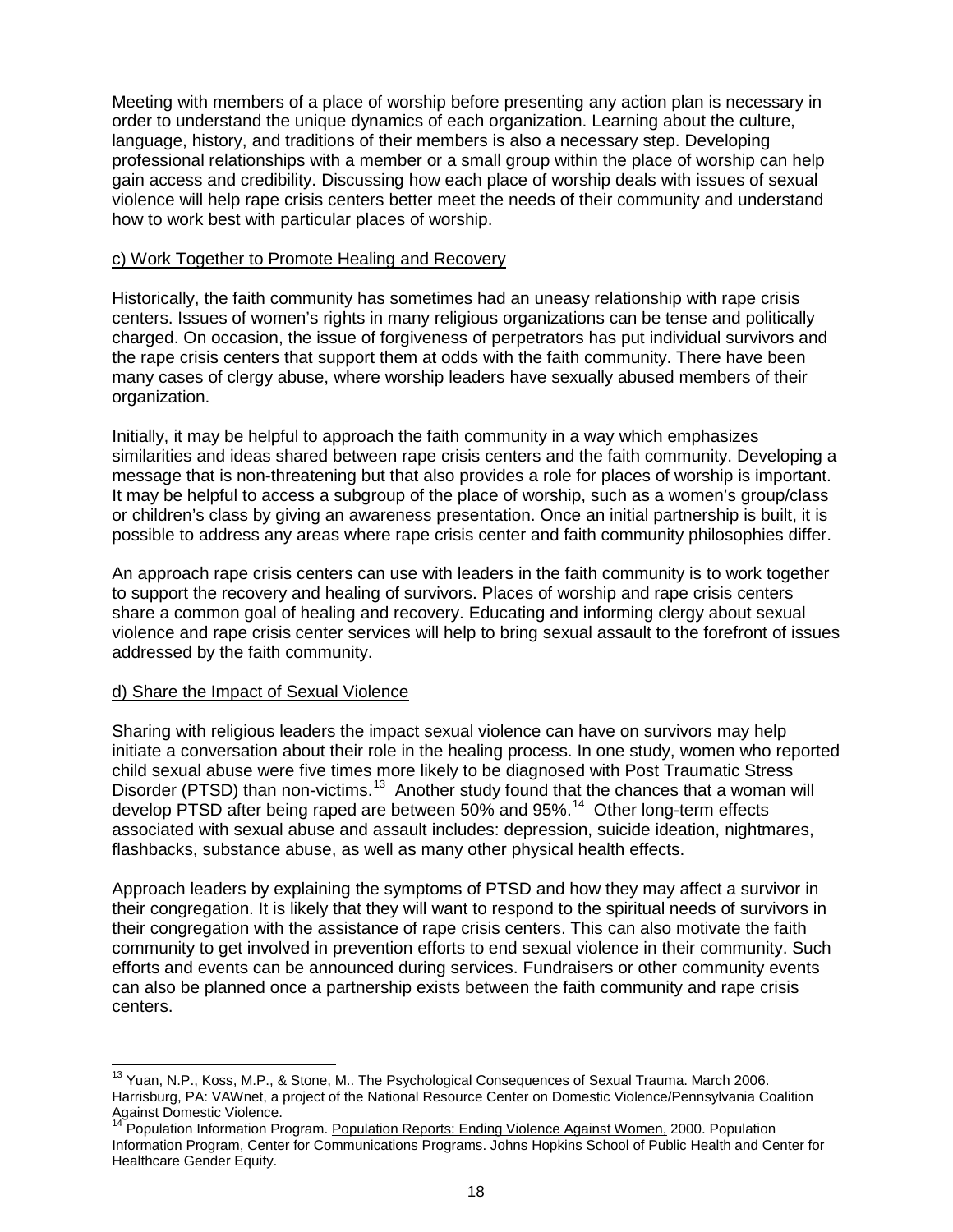#### e) Promote Community and Professional Education Opportunities

Religious leaders can also be allies in promoting opportunities to increase awareness in the community on issues related to sexual assault. Talking about what a typical presentation covers may be a good way to begin the dialogue. Share with clergy specifically what presentations teach about healthy relationships, communication, gender roles, and mutual respect. Working closely with clergy or religious leaders to develop a presentation about how to recognize unhealthy relationships, how to communicate honestly, and how to build healthy relationships will send a strong message to the community about the importance of recognizing and ending sexual violence.

#### **Benefit of Working with the Faith Community**

Places of worship often play a pivotal role in communities by articulating family values, supporting survivors of sexual assault, and in motivating people to address problems in their communities. Accessing the faith community may take some flexibility and persistence. Shaping the issue of sexual violence as one that creates partnerships and collaborations with clergy or religious leaders will require creativity and enthusiasm. The rewards, however, of these efforts will be many; improving support for survivors and rape crisis centers, reaching new audiences with rape prevention education, challenging myths about sexual violence, and ultimately allowing the public to see the issue of sexual violence as a community problem in which they can get involved.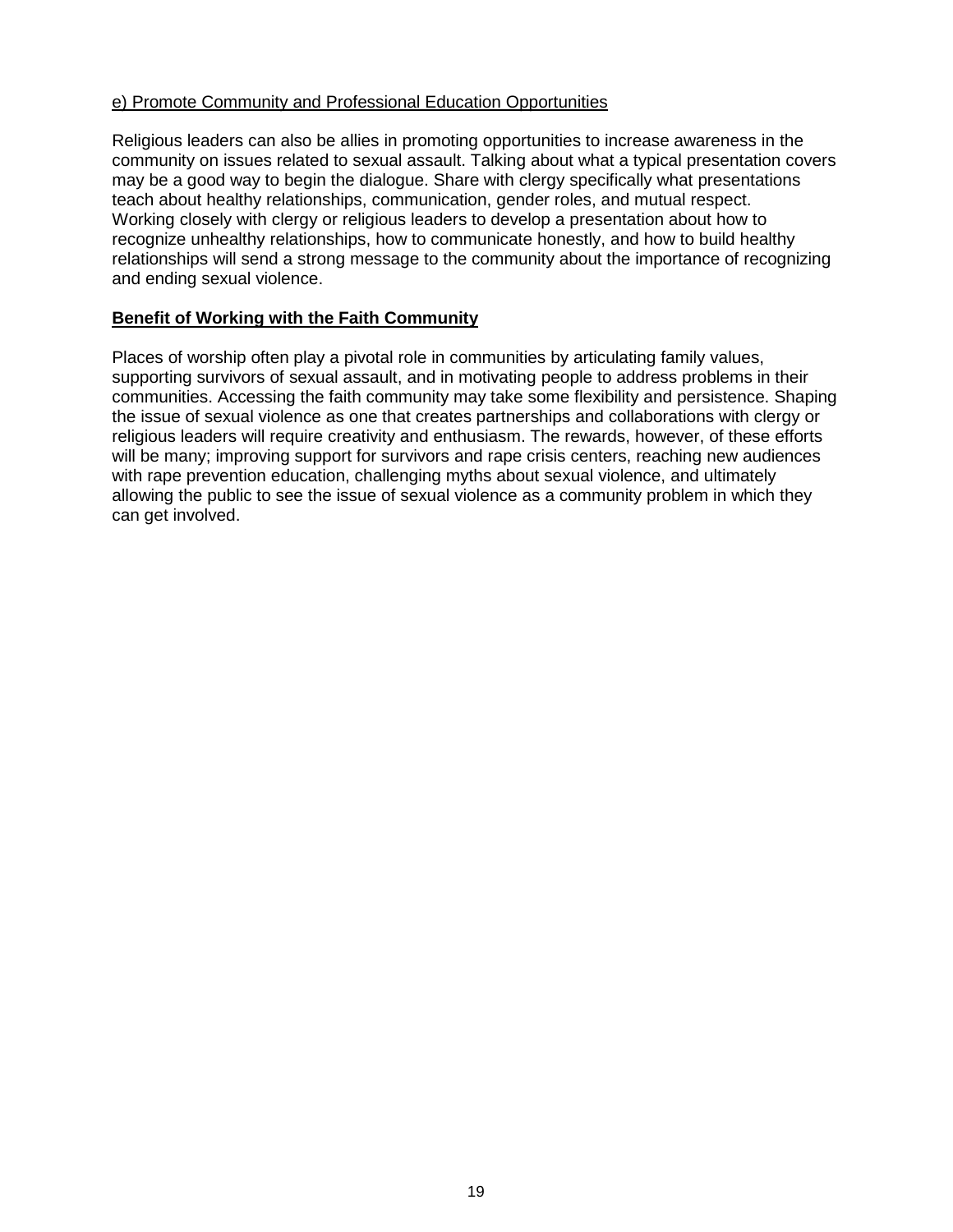## **Outreach with Local Businesses**

#### **Accessing Businesses**

Local businesses are another source of where people gather, and present a good opportunity for rape crisis centers to conduct outreach. Educating local business owners about sexual violence and rape crisis center services is an important step in broadening community support for the work of rape crisis centers, and can lead to the creation of partnerships with influential community members that will help rape crisis centers better reach their community.

Rape crisis centers typically turn to local businesses for donations of goods and services or meeting spaces, assistance with special projects or fundraisers, and promotional opportunities. Local businesses can also provide opportunities to connect with employees, to increase their awareness of sexual assault and its impact on their ability to do their job. Accessing businesses may seem overwhelming, as there are small and large businesses to choose from. Many towns have a Chamber of Commerce, Elk's Clubs, Lion's Clubs, Soroptimists, Rotary Clubs, Kiwanis, or other professional organizations where business owners get information and assistance. They have regular meetings of members and provide a large audience of business owners where rape crisis centers can talk about their services. Local Chambers of Commerce may be a source of information for rape crisis centers in developing a list of potential businesses to access.

Approaching specific businesses, which have a particular connection to issues of sexual assault, is also an important strategy for accessing businesses. Bars and restaurants are key places due to the high incidence of alcohol facilitated and drug facilitated sexual assault. Reach out to these establishments, particularly around sexual assault awareness month to increase awareness and decrease victimization.

Local media providers can be powerful allies in a rural community. Many towns have local newspapers, cable channels, and radio stations, which share community news and events. Finding pro-bono or donated space from local media to advertise special events or information about sexual violence will reach a wide audience. Some centers utilize local cable access channels or newspapers to advertise their fundraising events. Having media sources as allies will help rape crisis centers bring their message to the community in a positive manner. Businesses also tend to serve the target audience of community awareness efforts. Members of the community, who may not come into the rape crisis center for services or attend rape crisis center events, may be reached through their grocery store, travel agent, mechanic, dry cleaner, hair stylist, or hardware store. Seek places where young people gather as well.

Specific populations may use particular businesses, for example; there may be a doctor who serves the Southeast Asian community or a grocer from whom migrant farmworkers buy familiar foods. Participating in annual events such as Hmong celebrations or Lunar New Year celebrations in the Southeast Asian community may be a good way to build relationships and gain access to community leaders. Enlisting the help of businesses can reach new and diverse members of the community with valuable information about sexual violence and how to prevent it.

In general, any business might be impacted by sexual violence, thus they have a vested interest in working with rape crisis centers. According to a report from the Centers for Disease Control, rape victims lose an estimated 1.1 million days of activity per year.<sup>[15](#page-19-0)</sup> This impacts their productivity, which ultimately impacts the bottom line. Meeting with business owners and outlining the ways in which sexual violence may affect their business will create access for rape

<span id="page-19-0"></span><sup>&</sup>lt;sup>15</sup> Department of Health and Human Services, Centers for Disease Control and Prevention. Cost Intimate Partner Violence Against Women in the United States. Atlanta, GA, March 2003.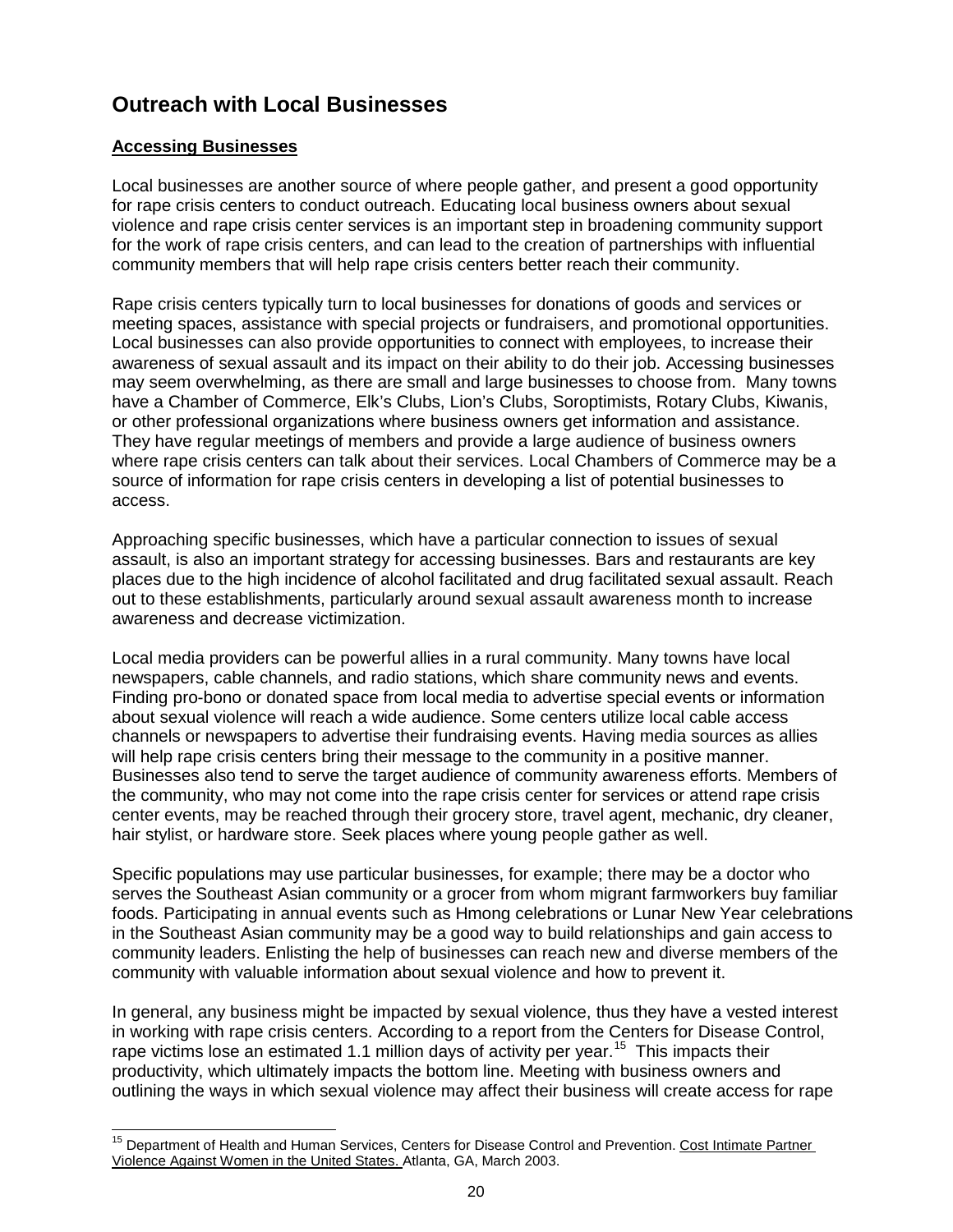crisis centers to resources and leaders in their community. Present at an employee training about the services offered at the rape crisis center and about ways to prevent sexual violence and harassment. It is equally important to talk about the ways in which survivors may be affected by an assault, Post Traumatic Stress Disorders symptoms and how that could affect not only the health of the individual, but the productivity of an employee as well.

While accessing businesses may be challenging, planning and perseverance can ensure that rape crisis centers will ultimately have the opportunity to speak to business owners in their community about sexual violence. Once access is gained to the business community, it is very important that rape crisis centers find an approach to sexual violence, which makes business owners care about the issue and want to support their work.

#### **Strategies to Use with Local Businesses**

#### a) Costs of Sexual Violence

When speaking to businesses about sexual violence, it is helpful to connect the issue of sexual assault to the cost to their business. Share both local and national statistics about the cost of sexual violence, as well as the cost of Sexual Assault Response Team (SART) exams. Include pay for nurses, advocates, and police officers. The challenge with this approach is to describe the financial costs of sexual violence while still communicating the human trauma of sexual violence to individuals.

The mean medical care cost for rape among victims who actually receive treatment is \$2,084 per victimization. [16](#page-20-0)

The mean mental health care cost among victims who actually receives treatment is  $$978.^{17}$  $$978.^{17}$  $$978.^{17}$ 

The estimated total health care cost of intimate partner violence, including rape, is nearly 4.1 billion per year.<sup>[18](#page-20-2)</sup>

Speak with SART nurses about how much time they spend on an average exam and what this might cost. Find out how much advocacy services cost per participant, make sure to include the cost of training volunteers to respond to the hospital.

Most business owners who provide insurance for their employees or pay for sick time would see that sexual assault is costing their businesses a great deal. Letting business people know that sexual violence may not only be affecting members of their community personally, but also affecting their bottom line may encourage them to support the work of rape crisis centers. Sharing the costs of sexual violence is simply another way to approach the issue of sexual assault, and show community members that they are affected by this violence.

#### b) Improving Safety in the Workplace

Another approach is to talk about ways in which community education can improve overall safety in the workplace by improving communication and healthy interactions between employees. Share the basics of a rape prevention education presentation with business owners and propose training for employees focusing on prevention of sexual harassment and workplace violence.

<span id="page-20-0"></span><sup>&</sup>lt;sup>16</sup> Department of Health and Human Services, Centers for Disease Control and Prevention. Cost of Intimate Partner Violence Against Women in the United States. Atlanta, GA, March 2003.<br><sup>17</sup> Ibid.<br><sup>18</sup> Ibid.

<span id="page-20-2"></span><span id="page-20-1"></span>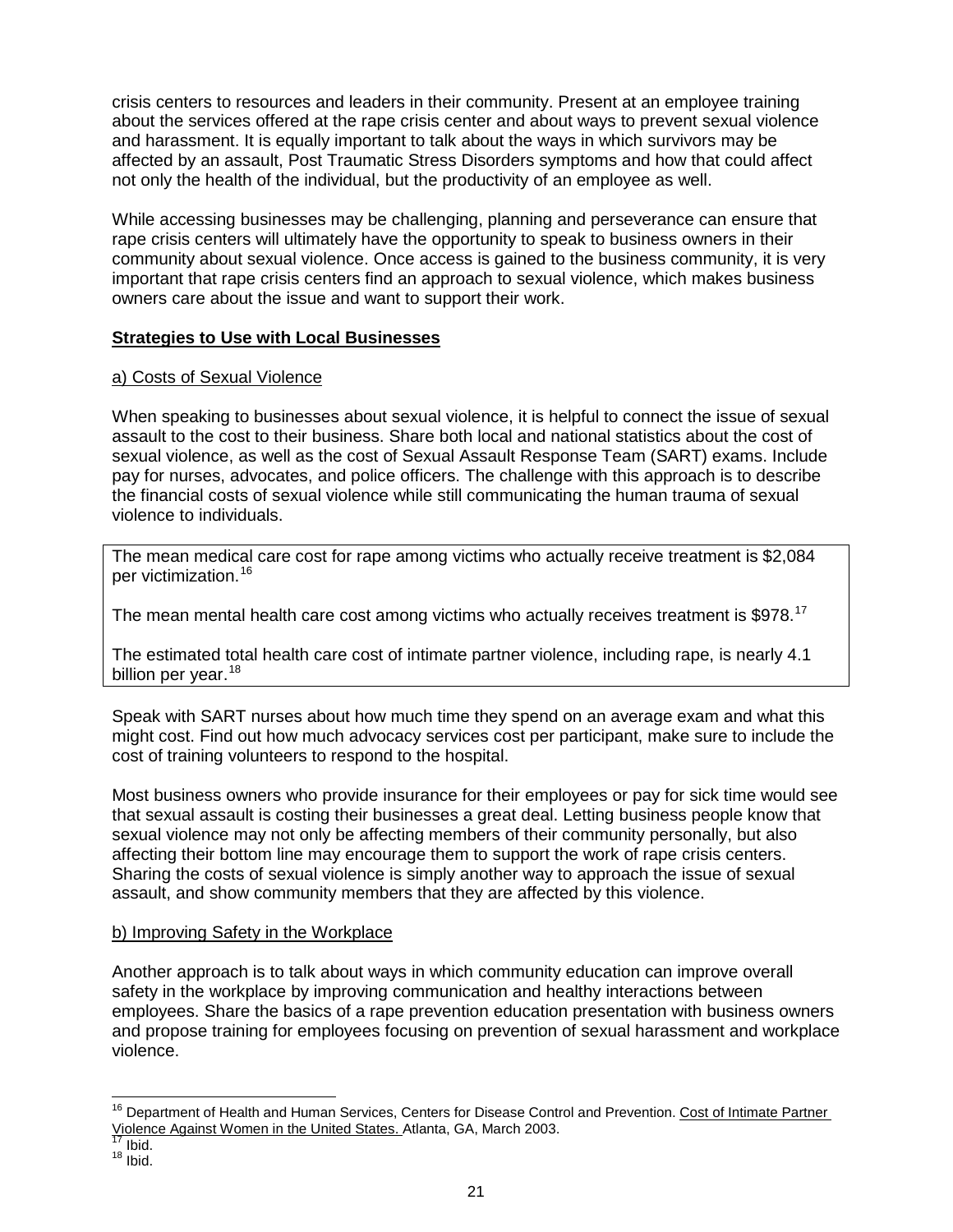Many businesses now utilize trainings to improve employee relations and customer service. Rape crisis centers would be excellent providers of human relations training on gender and sexual violence issues. Providing businesses with models of healthy communication and respectful interactions would be invaluable in preventing sexual violence in the workplace and accessing different segments of the community.

#### c) Working with Local Bars and Restaurants

Some rape crisis centers have started working with local bars and restaurants, as a means to increase awareness of their services for their patrons. Rape crisis centers can post flyers in their restrooms or community boards, have a display table during SAAM, and also offer free training on drug facilitated sexual assault. Educators can involve local law enforcement to present on the criminal aspects of sexual violence, including methods perpetrators may use to intoxicate their victims. Educators can provide tips on recognizing alcohol facilitated rape and drug facilitated sexual assault.

#### **Benefit of Working with Businesses**

Relating the issue of sexual assault to the business community can be quite challenging. Statistics about the financial costs of sexual violence can help the public to see that we are all affected by rape and sexual assault, whether directly or indirectly. Explaining how sexual violence affects an entire community, not just an individual, can lead to a commitment on the part of business owners to address the issue of sexual violence in a new and meaningful way.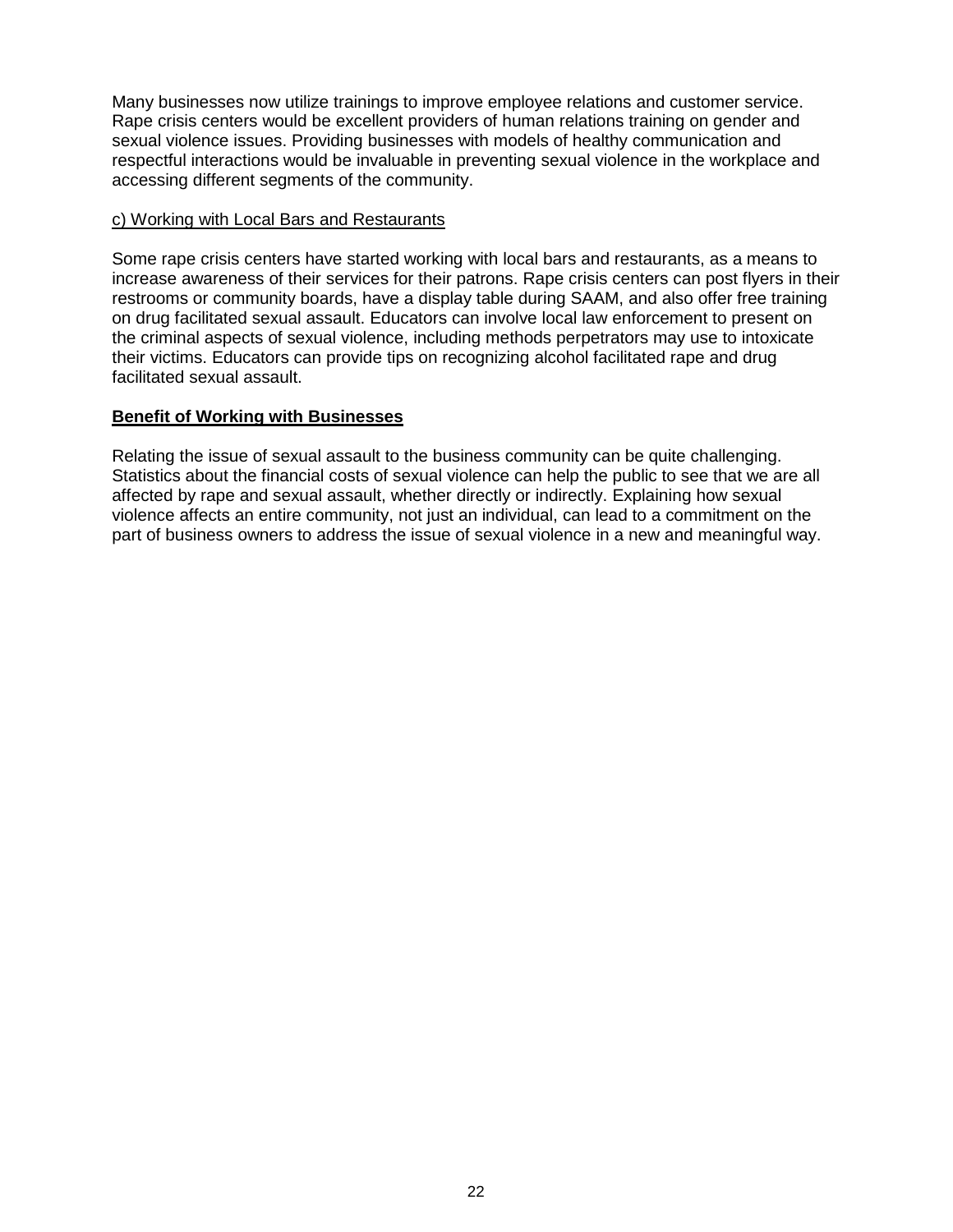## **Outreach with the Community**

#### **Accessing the Community**

#### a) Local Government

Concentrating on local governmental bodies like the city council, county board of supervisors, county health department or other county agencies can be a good outreach strategy. City councils and county boards of supervisors have public meetings where residents can express opinions on policy issues and help set the agenda for the community.

Rape crisis centers can utilize such meetings to bring the issue of sexual violence to a prominent position in their community. It may be a good idea to call ahead and secure a place on the meeting agenda for city council or supervisor meetings to ensure that there will be time for public hearings. When speaking at such meetings, it is important to be prepared because time allotted to speak is very limited. At such meetings, rape crisis centers may want to propose a city or countywide proclamation that pledges to end sexual violence in their community, recognize sexual assault awareness month, or support the work of Sexual Assault Response Teams and SART partners.

#### b) County Departments

Many county departments are involved in sexual violence issues. Because particular programs vary from county to county, it is necessary for rape crisis centers to research the programs and departments, which are involved in the prevention and intervention of sexual assault and other violence prevention initiatives. The public health department is usually involved in violence prevention efforts, access to healthcare, and improving the health of the community in general. Health and human service agencies are also involved in efforts to ensure the welfare of their county's residents in a variety of ways. Law enforcement, Child and Adult Protective Services, and county Mental Health Departments all address sexual violence. Some rape crisis centers are already in contact with the county agencies, which address sexual violence; however, it is a good idea to meet with particular departments and programs specifically to talk about new initiatives to end sexual violence and how best to collaborate on these initiatives.

Begin with leaders in the particular county departments or programs which pertain to sexual violence, such as the mental health, health and human services, public health, and violence prevention departments. Rape crisis center staff may already attend meetings that county officials attend, but it is often beneficial to schedule an outreach meeting to talk more in depth about services available to their consumers, as well as promote professional education programs to improve their work with survivors of sexual assault.

#### c) Other Social Service Providers

Other non-profits, boards, and committees may be more easily accessible. Many rape crisis centers already have reciprocal relationships with social service agencies and committees in their county. Scheduling an appointment with the executive director, director, or committee chair may be the best way to access other non-profit agencies. Rape crisis centers that are not connected to domestic violence shelters should collaborate with one another. It is also useful to develop coordinating councils to gain organizational buy-in.

Rape crisis centers should access agencies which serve particular communities. Migrant farmworkers often have health agencies, which deal specifically with issues facing that population, such as unsafe work environments and lack of health insurance. Many unions also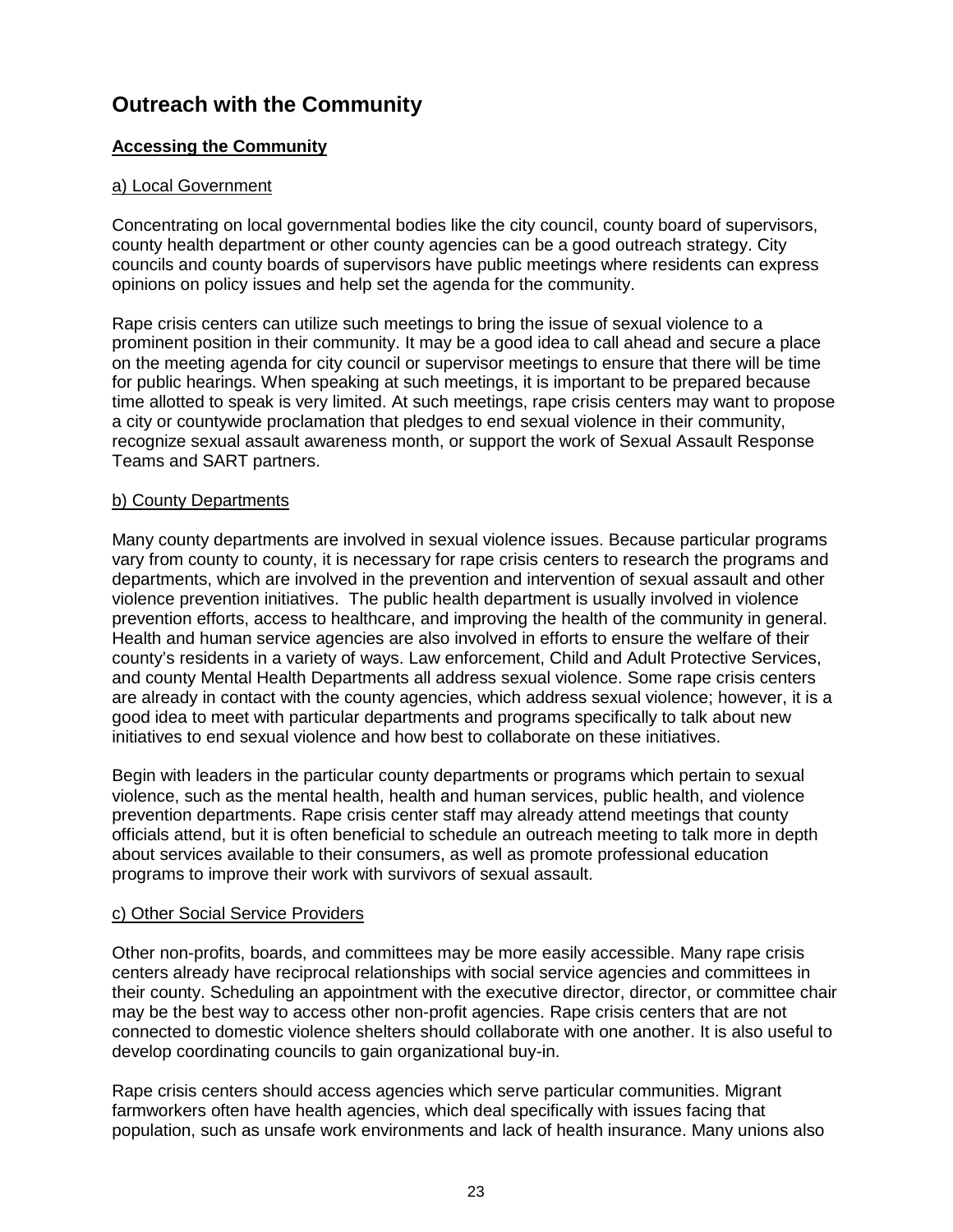work directly with migrant farmworkers to improve pay, working conditions, and overall quality of life. Find the agencies that already serve the farmworker community and collaborate with them.

#### d) Native American Tribes

If your center does not have an existing relationship with the Native American tribe/tribes in your service area, you should first research their local history, culture, and politics or political system. A good first step is to set-up a meeting with the tribal chairperson to introduce yourself and your agency. Many tribes have a community health representative or worker, an Indian Child Welfare Act (ICWA) worker, and/or a drug and alcohol counselor who are important linkages to community members. In addition, connecting with the nearest Indian Health Services Agency is important because these agencies are a primary service provider for Native Americans and their health issues. Finally, there are some Native American specific sexual assault and domestic violence programs throughout California. They typically provide services to a number of tribes in their service area. These agencies are great to partner with and can help programs tailor their messages to each tribe's unique culture and community.

Once rape crisis centers have accessed these agencies, they may need to adjust their approach in such a way that community agencies feel motivated to make sexual violence a priority. Collaboration is important for several reasons; it provides comprehensive services to survivors, limits the drain on the resources of individual agencies, and combines the human capital necessary to solve complex social problems. The following ideas for different approaches will provide some strategies for building partnerships.

#### **Strategies to Use in the Community**

#### a) Connecting to Other Community Initiatives

Most communities have limited financial and human resources and rural communities in particular may have fewer of these resources. There may be resistance to making sexual violence a community priority because there are already many issues to address.

A good strategy to approach this reaction is to connect the issue of sexual assault to other pressing issues in rural communities, such as drug and alcohol abuse. Connecting these issues will not only assist rape crisis centers in providing comprehensive services to survivors, but can unite community agencies behind a common vision of a safe, violence-free community.

Sharing the connections between these issues and sexual violence with county agencies, other non-profits, county boards, city councils and other community agencies will assist the community in seeing the end of sexual violence as part of a broader plan to improve their community. Connecting sexual violence to substance abuse issues will be of special interest to both public and private substance abuse treatment providers, as many sexual assaults involve alcohol and drugs. Also, many survivors turn to substance abuse post assault as a means to cope, thus making collaboration even more critical for rape crisis centers.

It is helpful to work together with treatment providers or other agencies working on substance abuse issues to create a public awareness campaign that combines the dangers of alcohol and sexual assault, as well as to provide treatment for survivors.

#### b) Reaching Diverse Populations

Developing an approach that reaches special populations in rural communities is important. Sexual violence is a topic that may not be spoken about or acknowledged in many cultures. In fact, the term "rape" may not even exist in the native language of many communities. It may be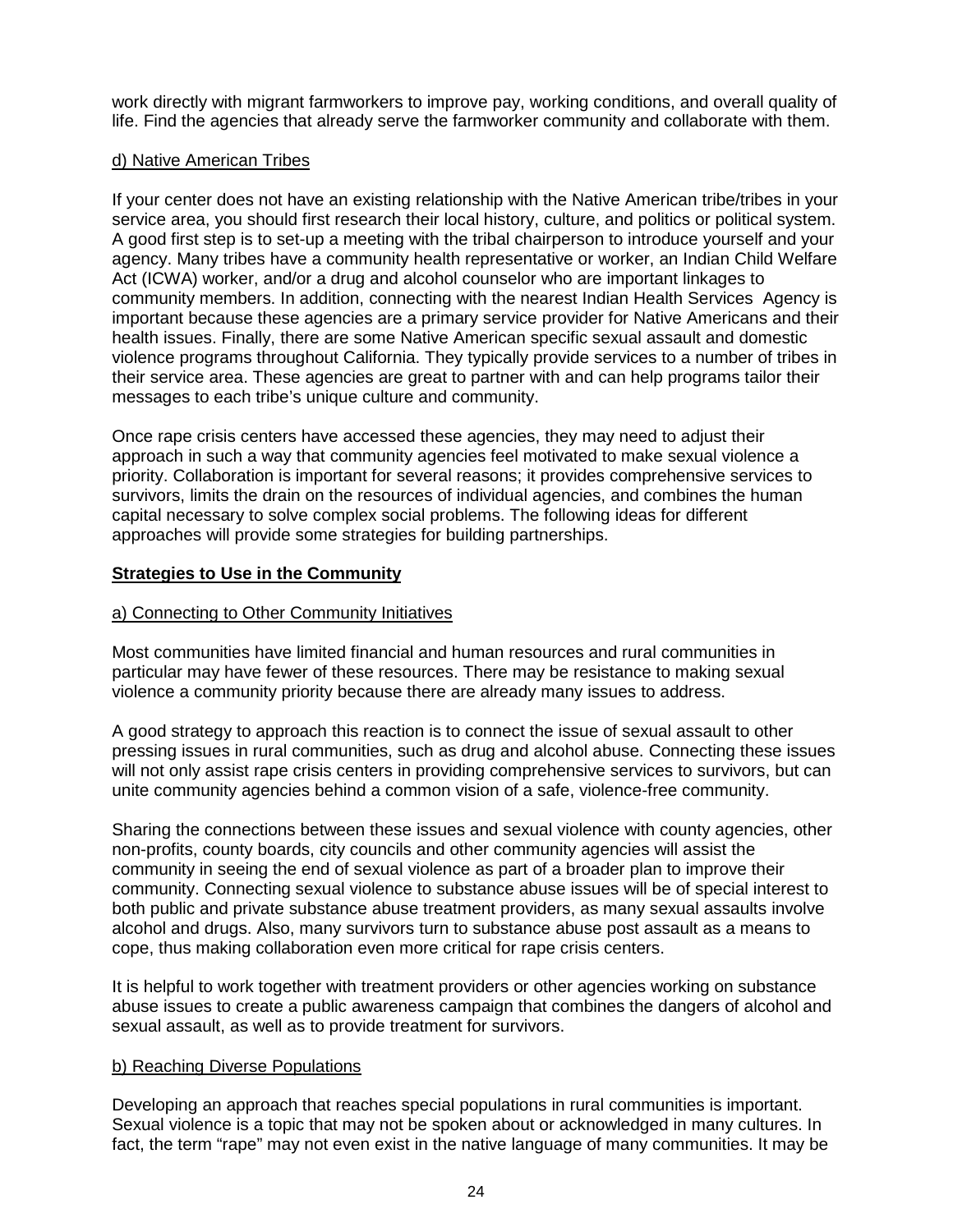necessary to introduce the subject of sexual violence by talking about women's rights. It is also effective to use examples or role plays about sexual violence when working with such communities to overcome language barriers. Using volunteers or other staff to assist with acting out a scenario about sexual violence will make the subject more accessible. Many programs have had success in reaching diverse groups like migrant farmworkers and Southeast Asian immigrants by presenting workshops through English as a Second Language (ESL) classes. Rape crisis centers that presented at ESL classes found that the most pressing need in these communities was to learn English and that traditional rape prevention education would not be as successful due to a lack of trust and discomfort with the issue. Offering public health classes, parenting classes, and informal educational classes that involve healthy relationship and personal safety information are more effective.

#### c) Connecting Sexual Violence and Poverty

Poverty is an issue facing many rural communities and is related to sexual violence, as poverty may increase risk for sexual violence. Although it may be difficult to pinpoint all of the ways poverty and sexual violence intersect; it is clear that working to end poverty in rural communities is a struggle connected to that of sexual violence. For example, in the case of intimate partner assaults, financial dependency makes it very difficult for women to leave abusive relationships, and the recent economic downturn has created even more barriers for women in abusive relationships.

According to the Housing and Sexual Violence Fact Sheet:<sup>[19](#page-24-0)</sup>

- In a study of rural women who had been sexually assaulted, the women indicated that without housing, other services to address the violence were not likely to be helpful.
- According to a study of homeless and marginally housed people, 32% of women, 27% of men, and 38% of transgendered persons reported either physical or sexual victimization in the previous year.
- In a sample of racially diverse homeless mothers, 92% reported that they had experienced severe physical or sexual violence during their lives; 43% reported child sexual abuse in childhood.

For others, having a low income may mean that one is put in high risk situations more often than those with higher incomes. Not having public transportation, for example, could force many people in rural communities to hitchhike or depend on rides from others. This lack of transportation can place people in vulnerable situations where they could be exposed to perpetrators of sexual assault. Living in poverty may mean one does not have a telephone, may not have secure living space or may have to live with others they do not trust.

#### **Benefit of Outreach in the Community**

Rape crisis centers can find access to people through community organizations, county health departments, and local governments. They should be creative in their approach, tailoring their message to each entity. By conducting outreach in the community, centers show a commitment to reach out to all members of the community, which also shows a commitment to meeting the needs of the people living in that community.

<span id="page-24-0"></span><sup>&</sup>lt;sup>19</sup> National Sexual Violence Resource Center. Housing and Sexual Violence Fact Sheet. PA. 2010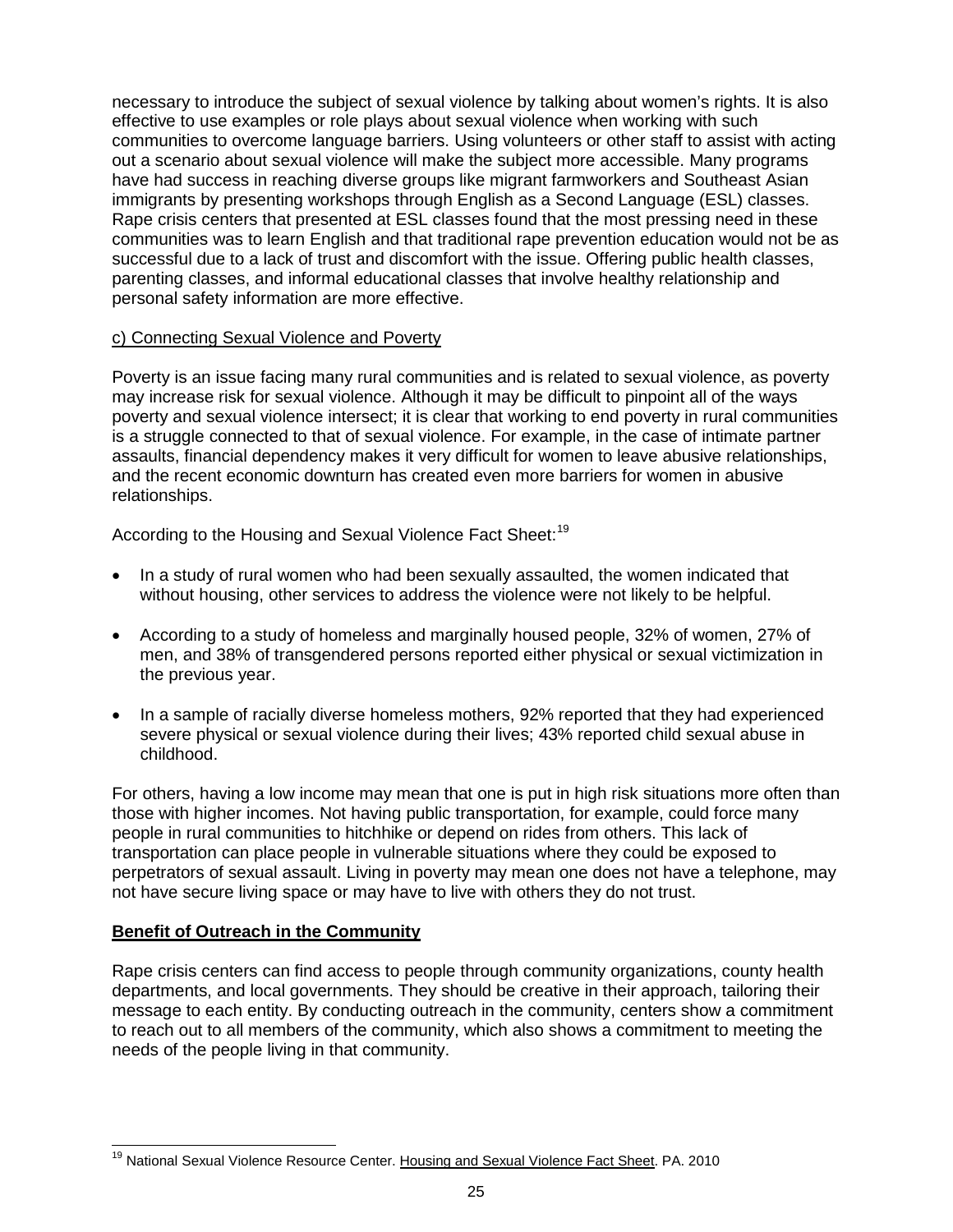## **Conclusion**

This packet is intended to provide a starting ground for local rape crisis centers to establish or continue a presence in rural communities. Rape crisis centers who utilize these strategize should remember to be flexible in their methods, as needs and challenges may change. This is not intended to be an exhaustive list of ideas, merely a starting point. To be most effective, begin with a plan for outreach, set goals, and get out there!

Rape crisis centers should have conversations prior to organizing an outreach campaign about their capacity to provide services in the community. For example, outreach generally results in an increase in service requests, and rape crisis centers should be prepared for that request prior to conducting extensive outreach. Centers can prepare for this increase by enhancing their capacity through volunteers. It might take some time and energy, but the results will be plentiful.

CALCASA encourages your center to utilize and incorporate the information within this packet in training your staff and volunteers. We also invite you to share effective strategies or approaches with CALCASA staff for future updates on this subject. By working together, we can enhance our efforts in changing public perceptions of sexual assault in rural communities. If you require any technical assistance or would like more information on this subject, please contact CALCASA staff at (916) 446-2520 or via e-mail at info@calcasa.org.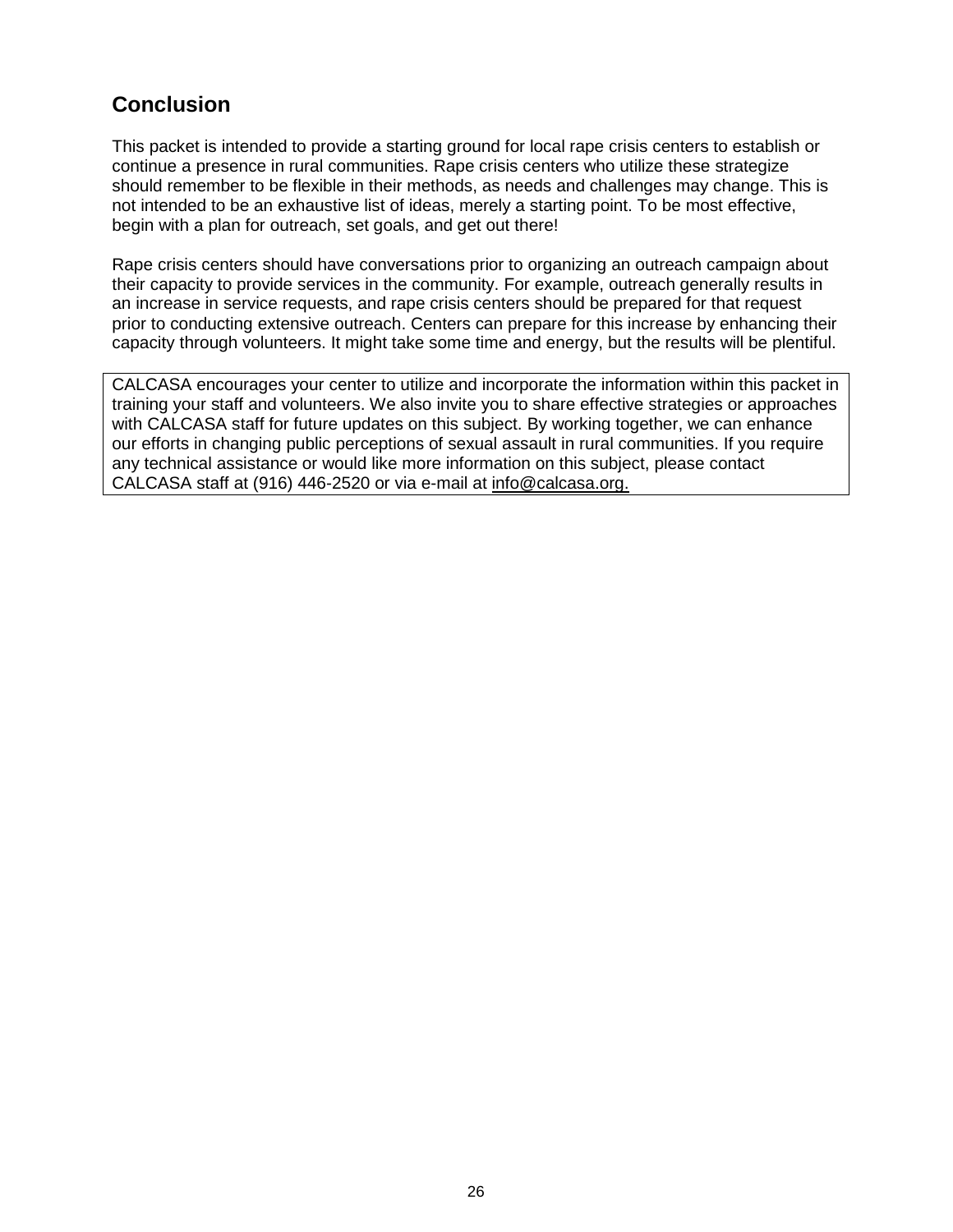## **APPENDIX A:**

### **RESOURCES**

#### Internet Resources:

#### **The Faith Trust Institute Violence**

2400 North  $45^{th}$  #10, Seattle, WA – Phone (206) 634-1903 123 W. Main Street, Durham, NC 27701 – Phone (919) 956-2000 [www.faithtrustinstitute.org](http://www.faithtrustinstitute.org/) *The Faith Trust Institute is a national multifaith, multicultural, training and education organization with global reach working to end sexual and domestic violence.*

#### **Perspectives on Violence and Substance Use in Rural America**

[www.ncrel.org/sdrs/areas/issues/envrnmnt/drugfree/vitoc.htm](http://www.ncrel.org/sdrs/areas/issues/envrnmnt/drugfree/vitoc.htm)

*This site contains a collection of articles entitled "Perspectives on Violence and Substance Use in Rural America". Articles like "Violence and Substance Abuse in Rural America", "Crime and Violence in Rural Communities", and "The Rural Context for Education: Adjusting the Images" will be of particular interest to rural rape crisis centers in California.*

#### **Migrant Clinicians Network (MCN)**

MCN's Main Office – P.O. Box 164285, Austin, TX, 78716 – Phone (512) 327-2017, MCN'S Satellite Office – 344 Flume St, Suite C, Chico, CA 95928 – Phone (530) 345-4806 [www.migrantclinician.org](http://www.migrantclinician.org/)

*MCN deals with all sorts of health issues for migrant farmworkers. Over the years the MCN has been involved with the development of domestic violence materials designed specifically for work with migrant farmworkers. The materials are available in English/Spanish, which enables a broader audience to access them.* 

#### **The National Rural Funders Collaborative**

402 N Good Latimer Expwy, Dallas, TX, 75204 (214) 824-4450

#### [www.nrfc.org](http://www.nrfc.org/)

*The National Rural Funders Collaborative was established in 2001 and is a funding initiative to reinvest in and revitalize rural American communities faced with persistent poverty. Funded by private U.S. foundations, the NRFC aims to leverage \$100 million over the next 10 years to expand the human, technical and financial resources needed for measurable improvement in the quality of life for rural communities and families.*

#### **Rural Womyn Zone**

#### [www.ruralwomyn.net](http://www.ruralwomyn.net/)

*Rural Womyn Zone was established in 1997 as a virtual community to provide information, outreach, support and a networking base for rural women and their nonprofit organizations and grass roots activities. Collections of headlines and news from rural communities are available, as well as a blog dedicated to violence against rural women.*

#### **The Rural School and Community Trust**

#### [www.ruraledu.org](http://www.ruraledu.org/)

*The mission of the Rural School and Community Trust is to enlarge student learning and to improve community life by strengthening relationships between rural schools and communities and engaging students in community-based public work. The trust has a variety of publications that may be of use to rural centers such as they approach schools in their service area.*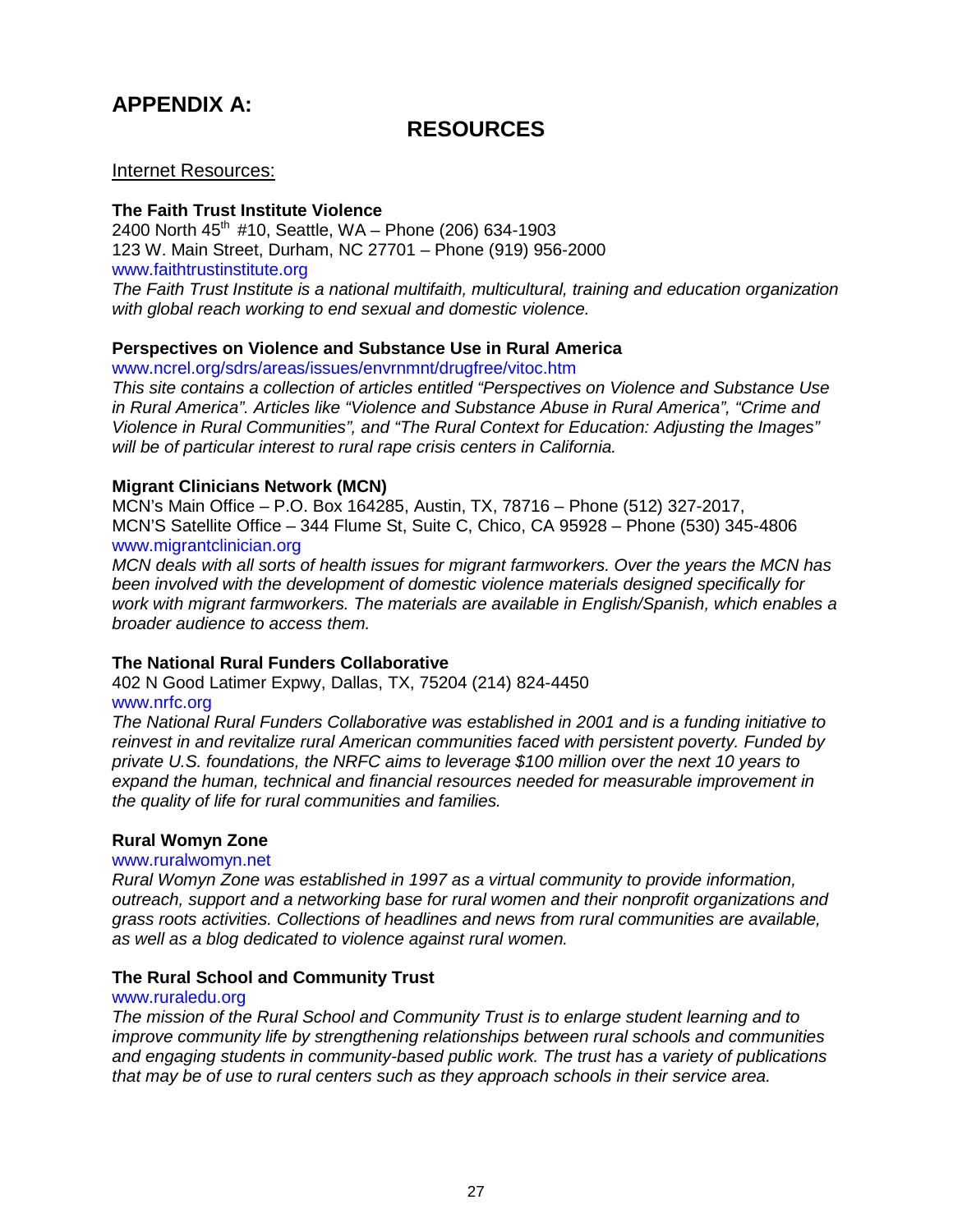#### Agency Resources:

*Although many of these agencies are in urban areas, they possess expertise in working with diverse populations that exist in many rural areas. We encourage you to access these organizations for information and materials that can assist you in your outreach efforts.*

#### **Asian Americans for Community Involvement (AACI)**

2400 Moorpark Avenue, #300 San Jose, CA 95128 (408) 975-2730 [www.aaci.org](http://www.aaci.org/) *AACI is a multi-human service program providing services in a linguistic and culturally appropriate manner. They have a mental health program, youth program, and domestic violence program amongst others.*

#### **Asian Community Mental Health Services (ACMHS)**

310 8<sup>th</sup> Street, Suite 201 Oakland, CA 94607 (510) 451-6729 [www.acmhs.org](http://www.acmhs.org/)

*Since 1974, Asian Community Mental Health Services (ACMHS) has pioneered mental health approaches that are consumer driven and community-based to fill the void in behavioral health care for the Asian Pacific Islander (API) community.*

#### **Asian Pacific American Legal Center of Southern California**

1145 Wilshire Blvd, 2<sup>nd</sup> Floor Los Angeles, CA 90017 (213) 977-7500 [www.apalc.org](http://www.apalc.org/)

*To advocate for civil rights, provide legal services and education, and build coalitions to positively influence and impact Asian Pacific Americans and to create a more equitable and harmonious society.*

#### **Center for the Pacific Asian Family, Inc. (CPAF)**

Administrative Office 543 N. Fairfax Avenue, #108 Los Angeles, CA 90036 (323) 653-4045 Crisis Line 1-800-339-3940 [www.nurturingchange.org](http://www.nurturingchange.org/)

*CPAF operates a multi-lingual and multi-cultural 24-hour hotline and confidential emergency and transitional shelter in Southern California for Asian/Pacific Islander women and their children who are victims of domestic violence, rape, and child abuse.*

#### **Feather River Tribal Health (FRTHO)**

Oroville Clinic **No. 2018** Yuba City Clinic 2145 5th Avenue<br>
Oroville, Ca 95965-5870<br>
Yuba City, Ca 95991 Oroville, Ca 95965-5870 (530) 534-5394 [www.frth.org](http://www.frth.org/) *The Feather River Tribal Health Organization (FRTHO) provides health care services to Native Americans. Services offered include medical, dental, behavioral health, health outreach, substance abuse counselor, and other related services.*